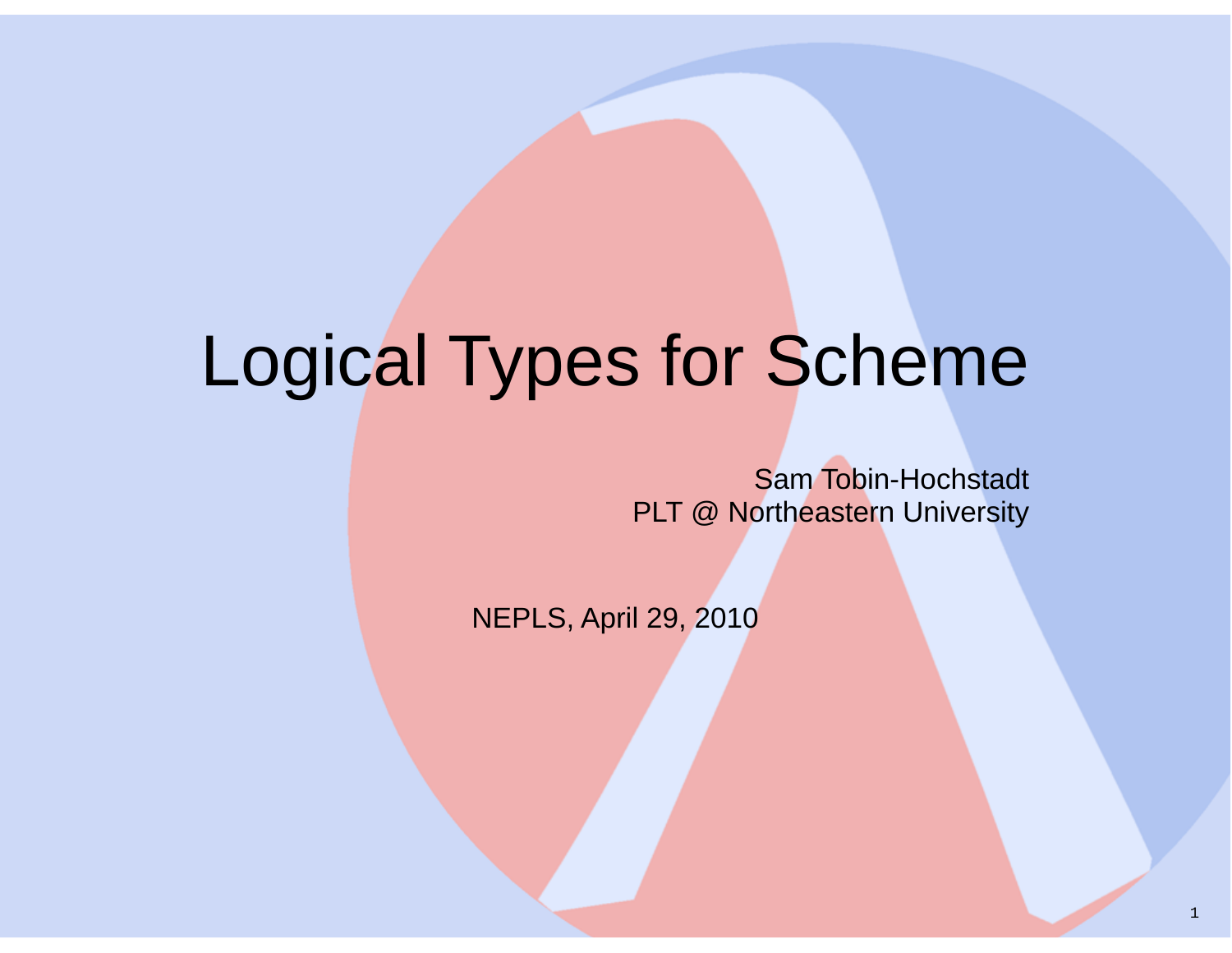What do these languages have in common?

- COBOL
- Scheme
- Ruby
- Haskell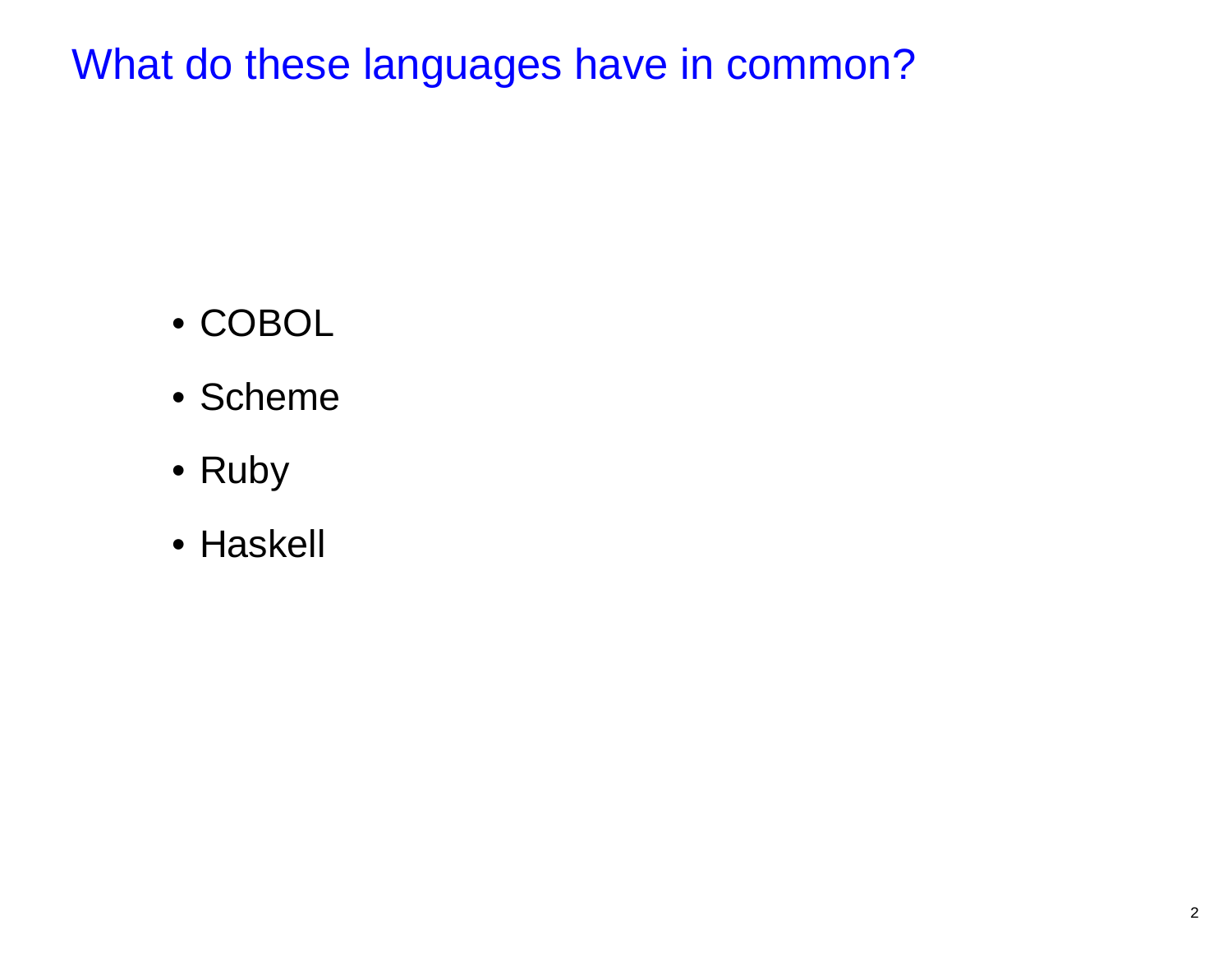What do these languages have in common?

- COBOL [Komondoor 05]
- Scheme [Tobin-Hochstadt 06]
- Ruby [Furr 09]
- Haskell [Vytiniotis 10]

New static checks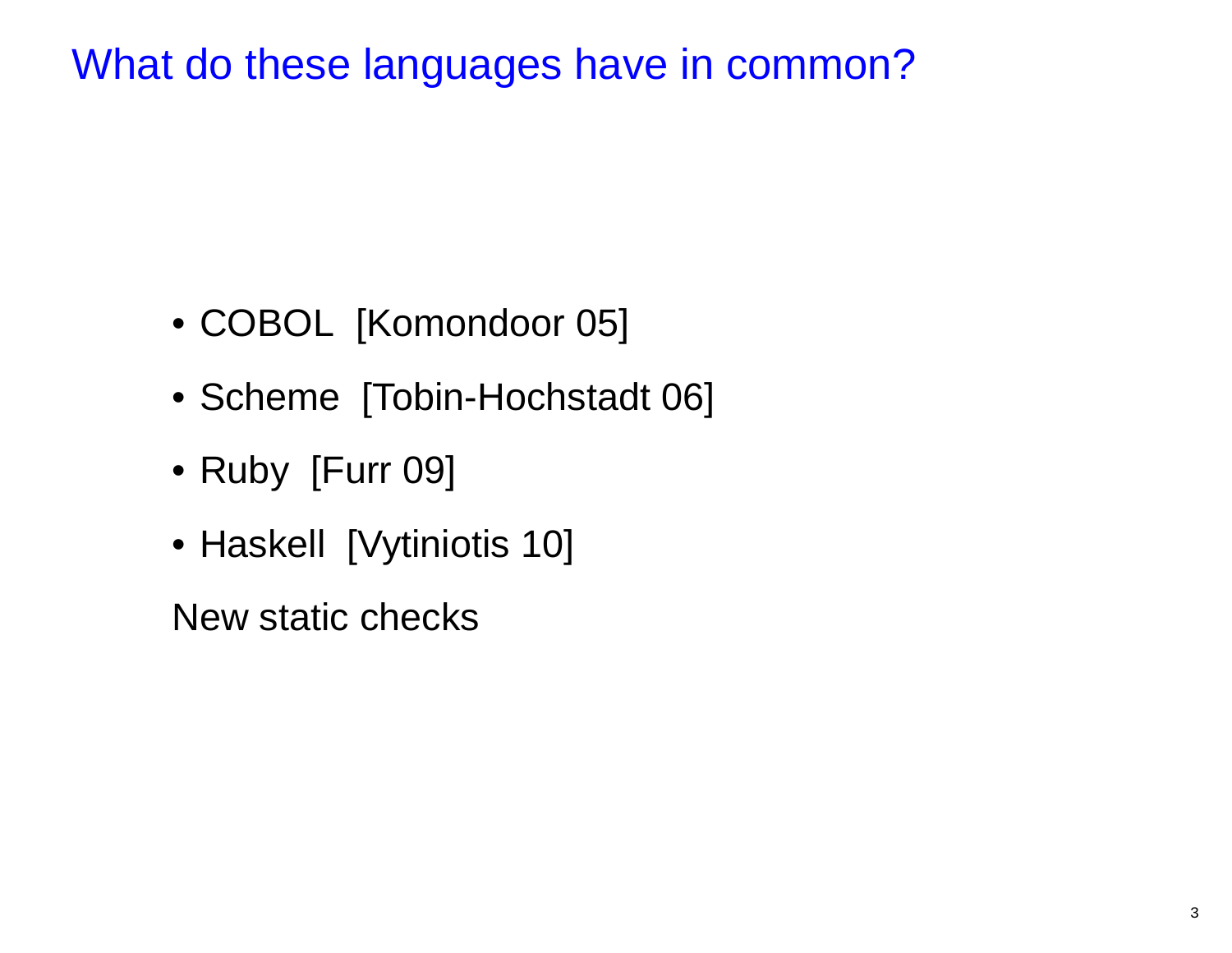What do these languages have in common?

- COBOL [Komondoor 05]
- Scheme [Tobin-Hochstadt 06]
- Ruby [Furr 09]
- Haskell [Vytiniotis 10]

Millions of lines of code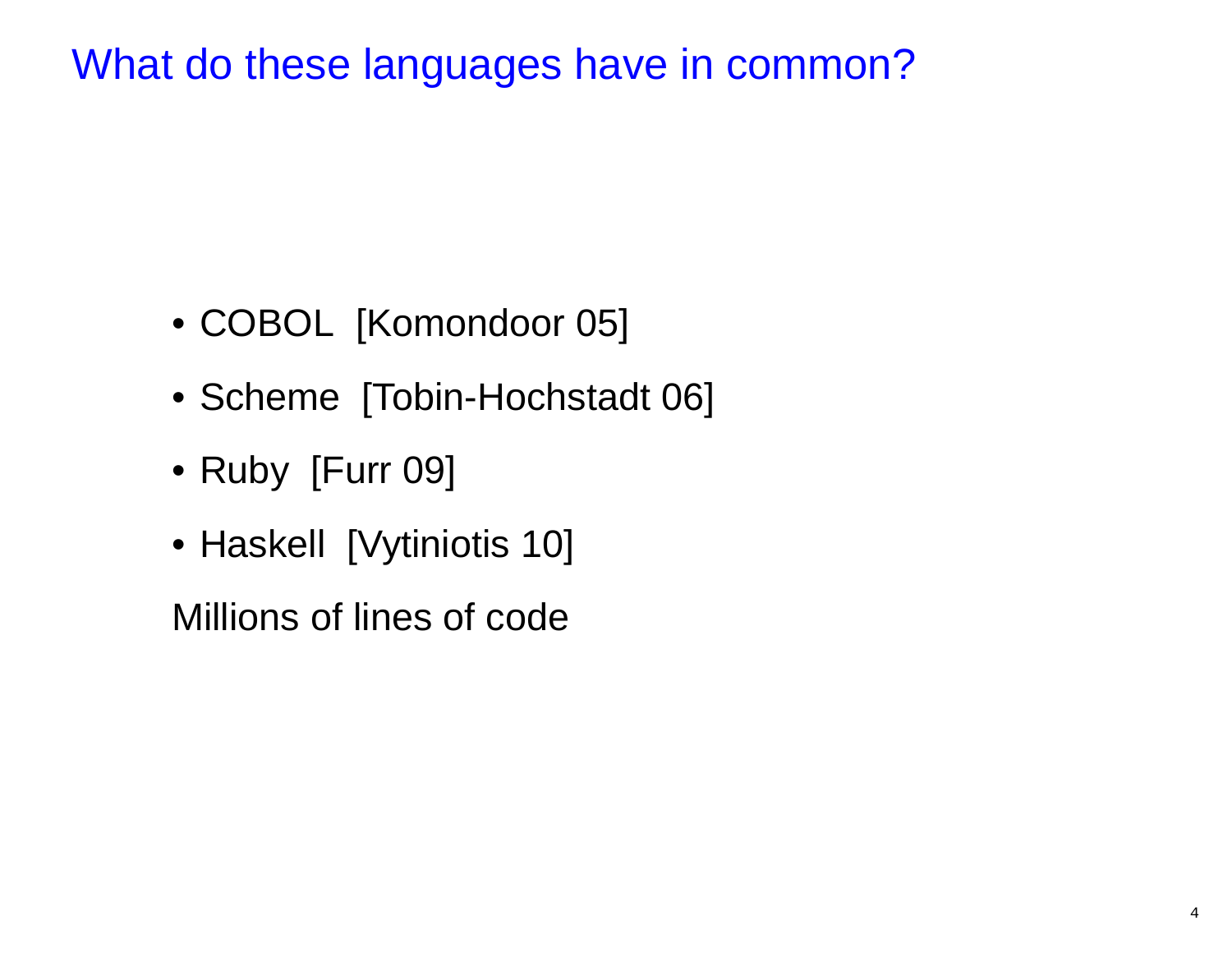## Types for Existing Languages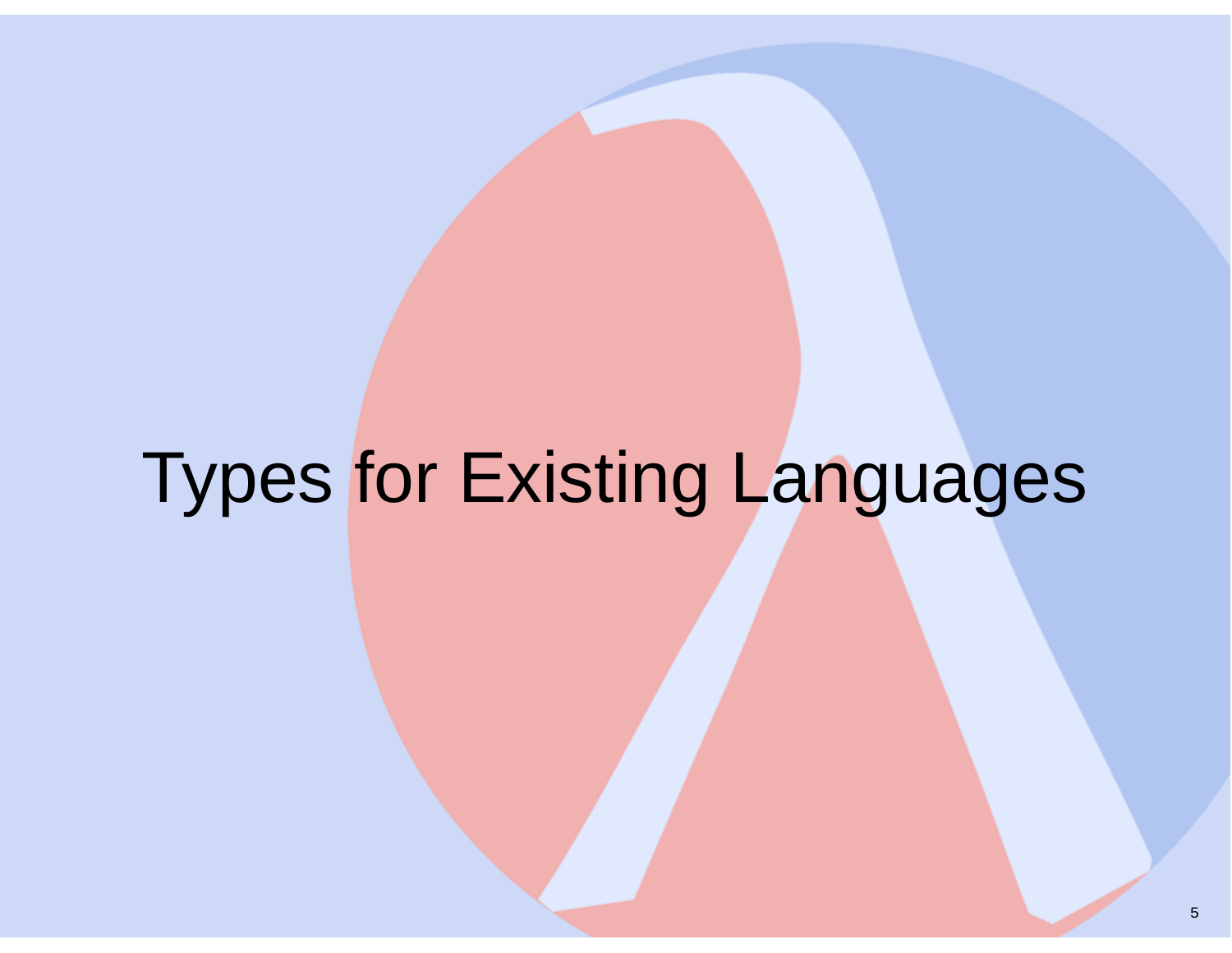#### What's Hard?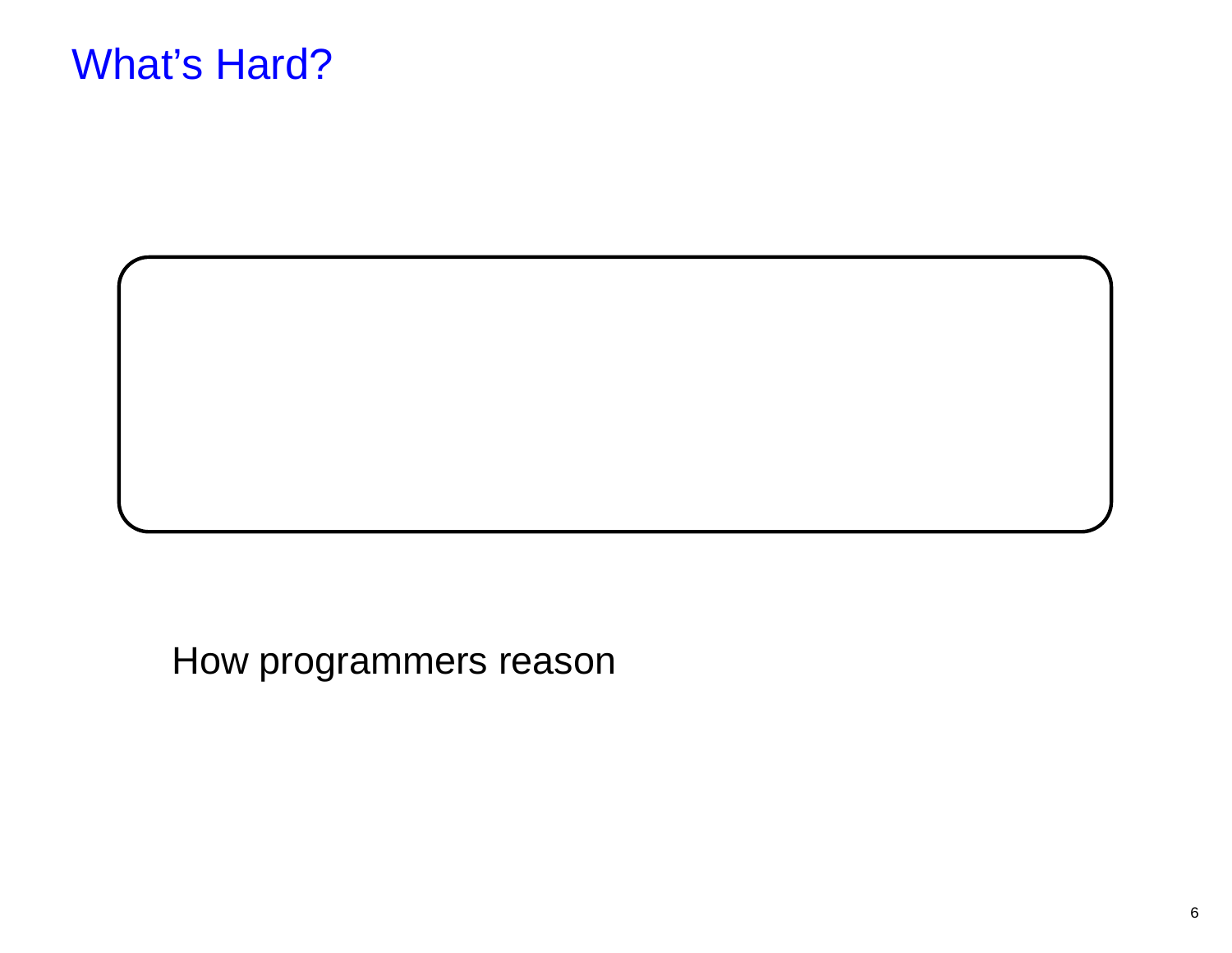

Simple Types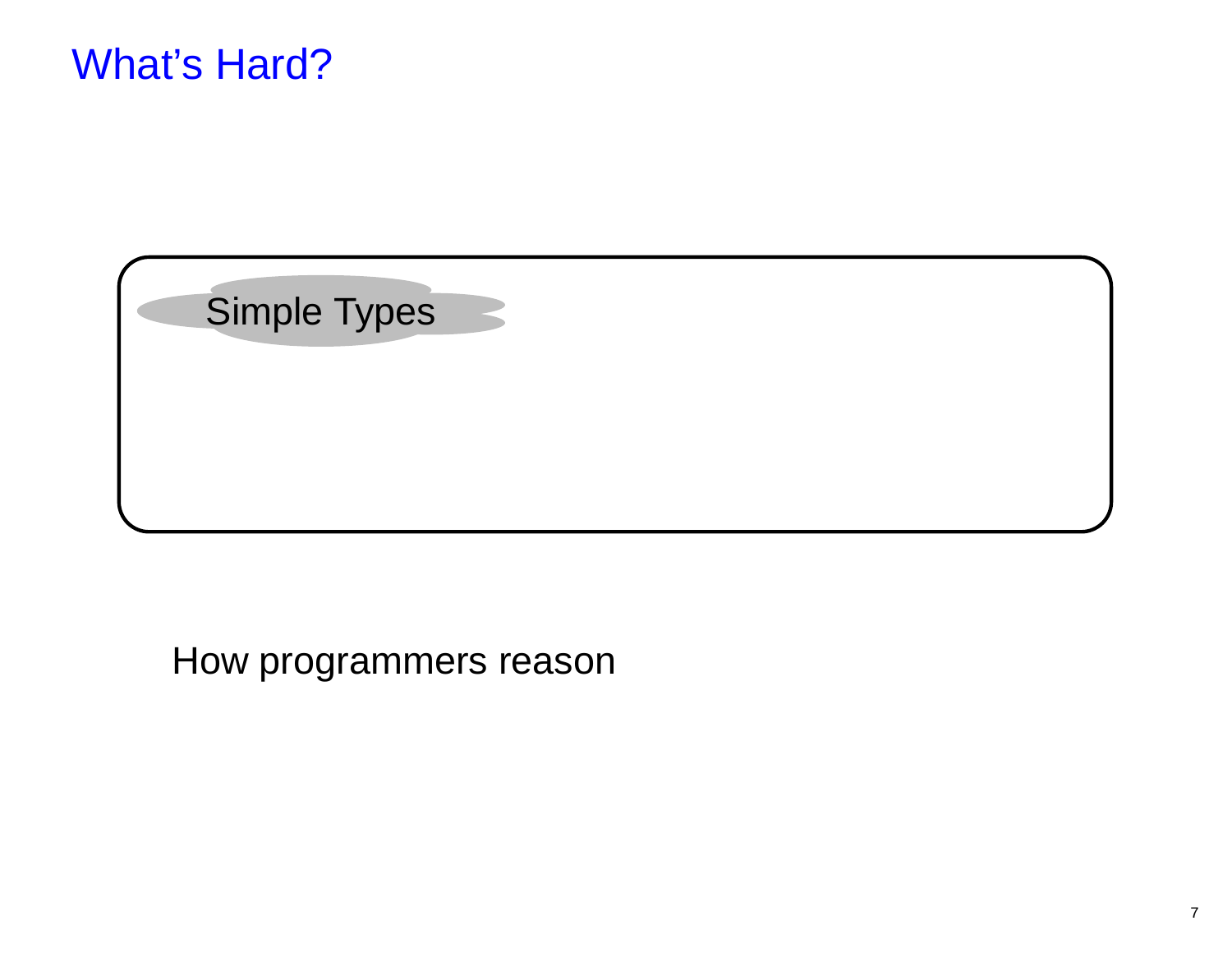#### What's Hard?

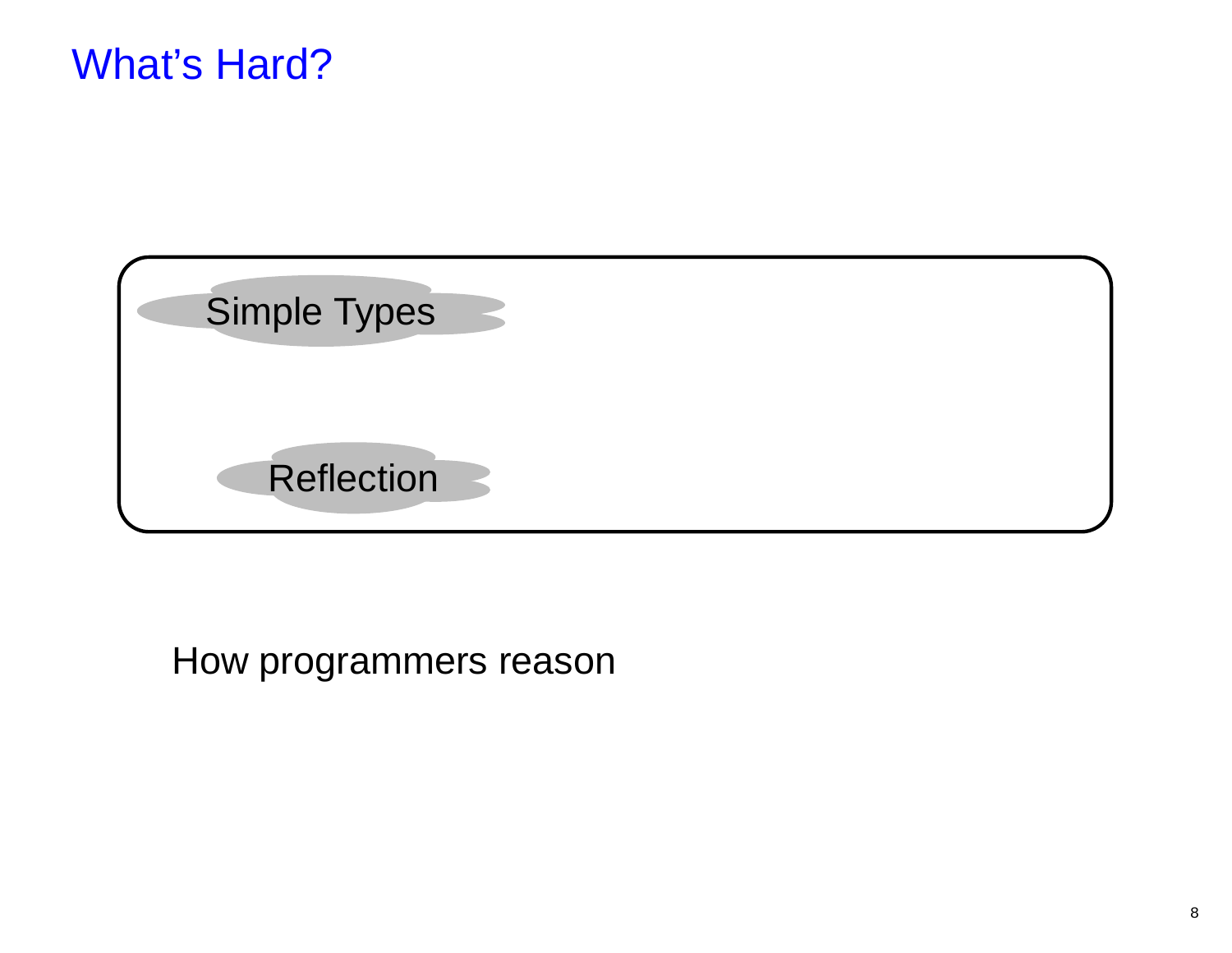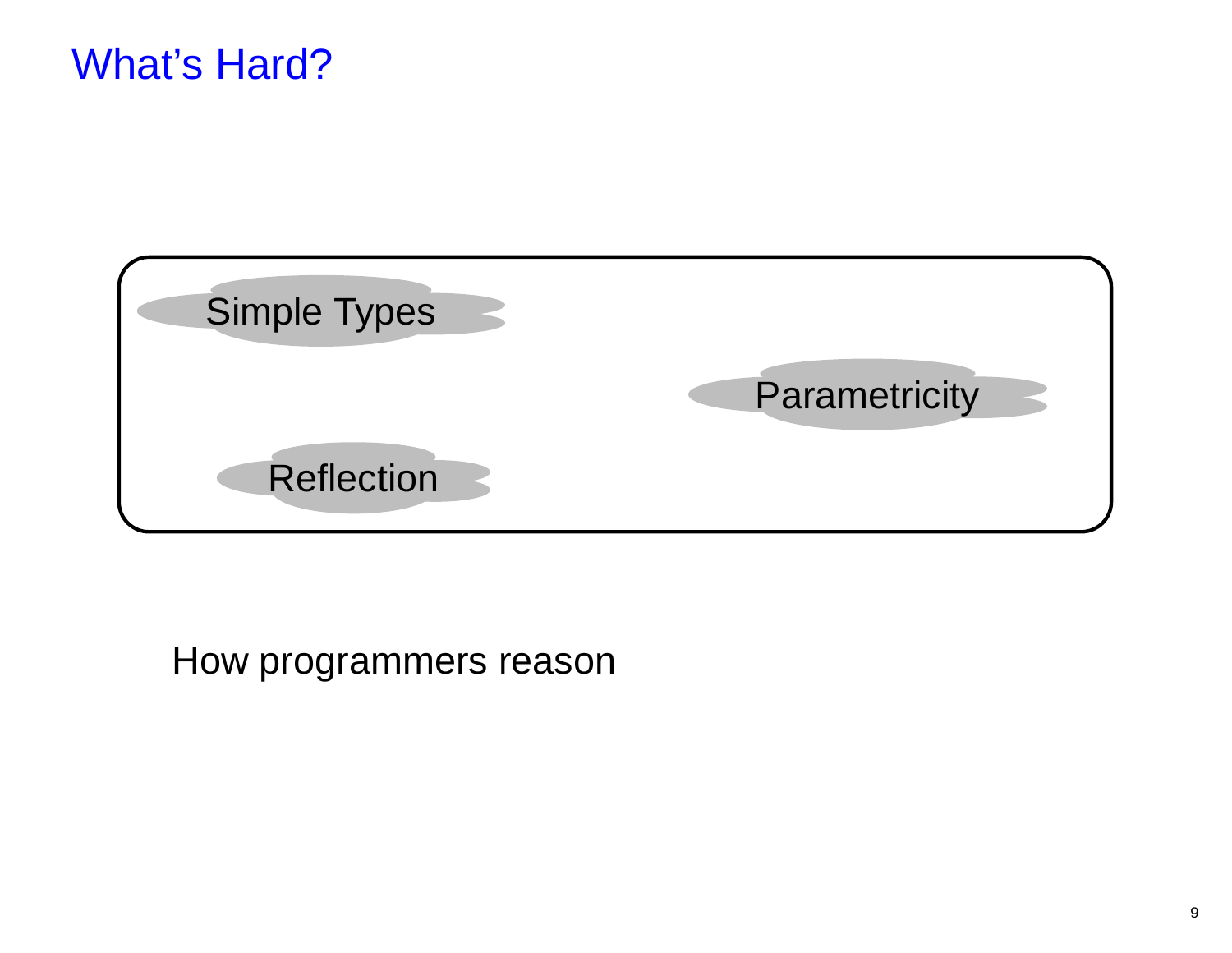#### What's Hard?

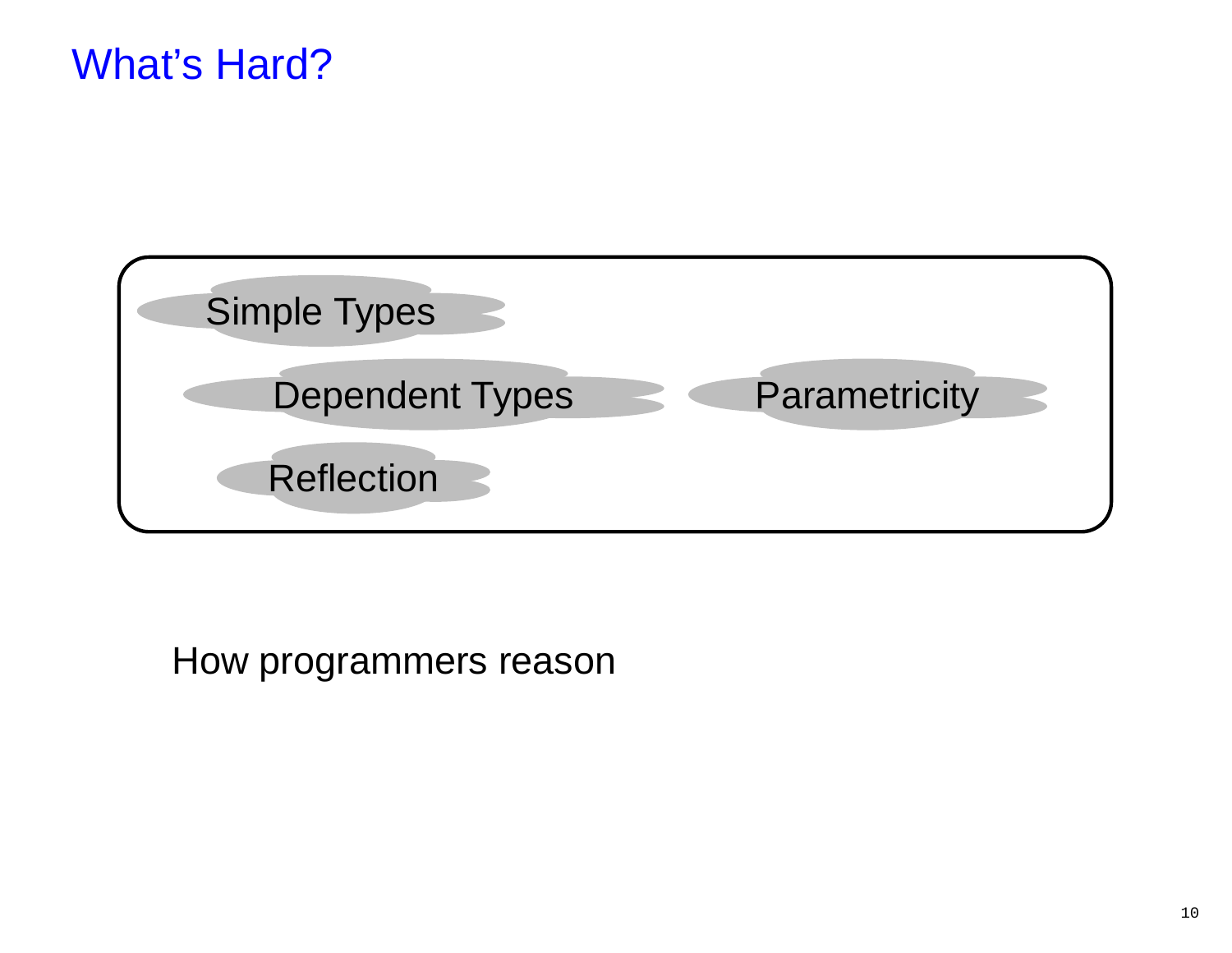#### What's Hard?

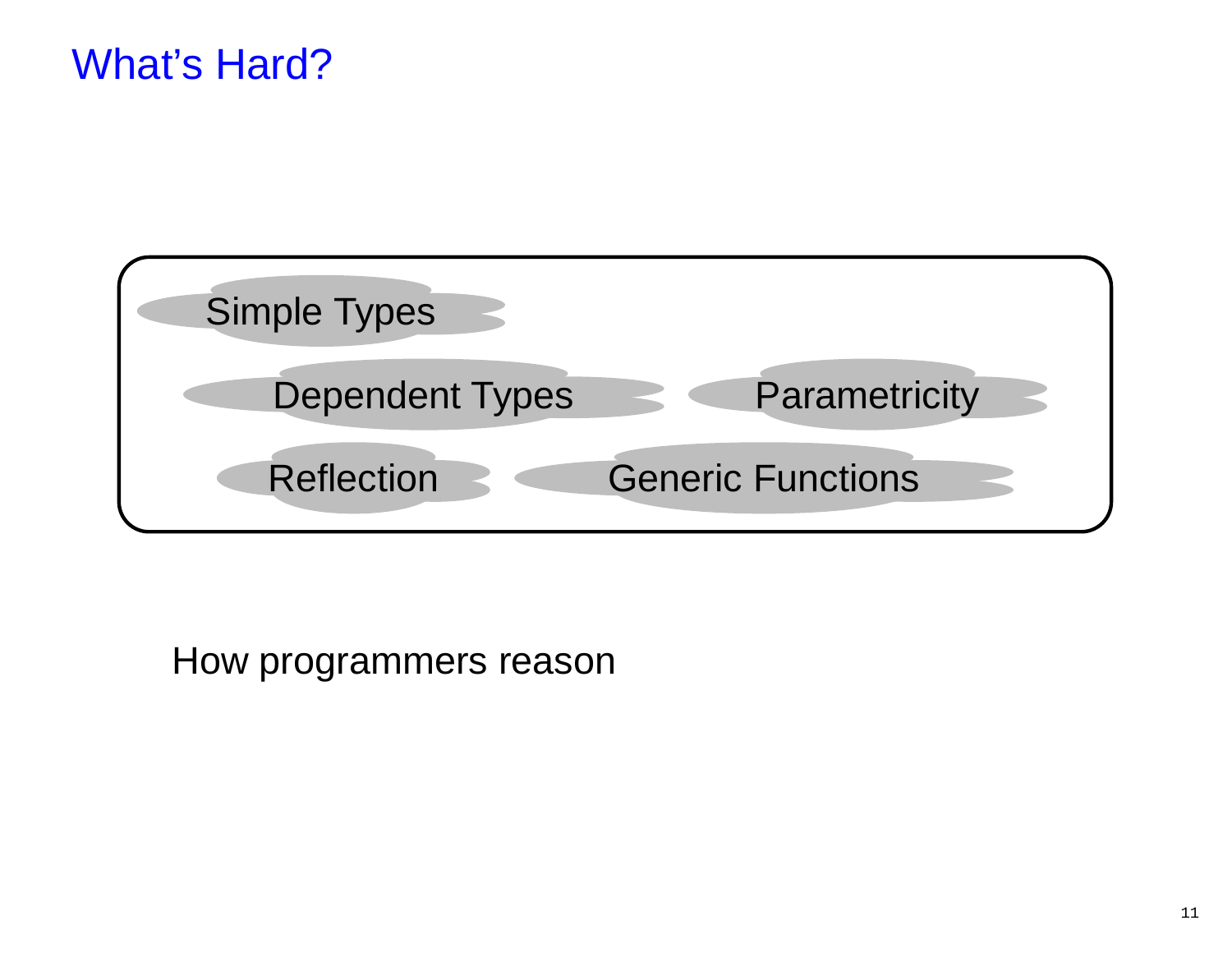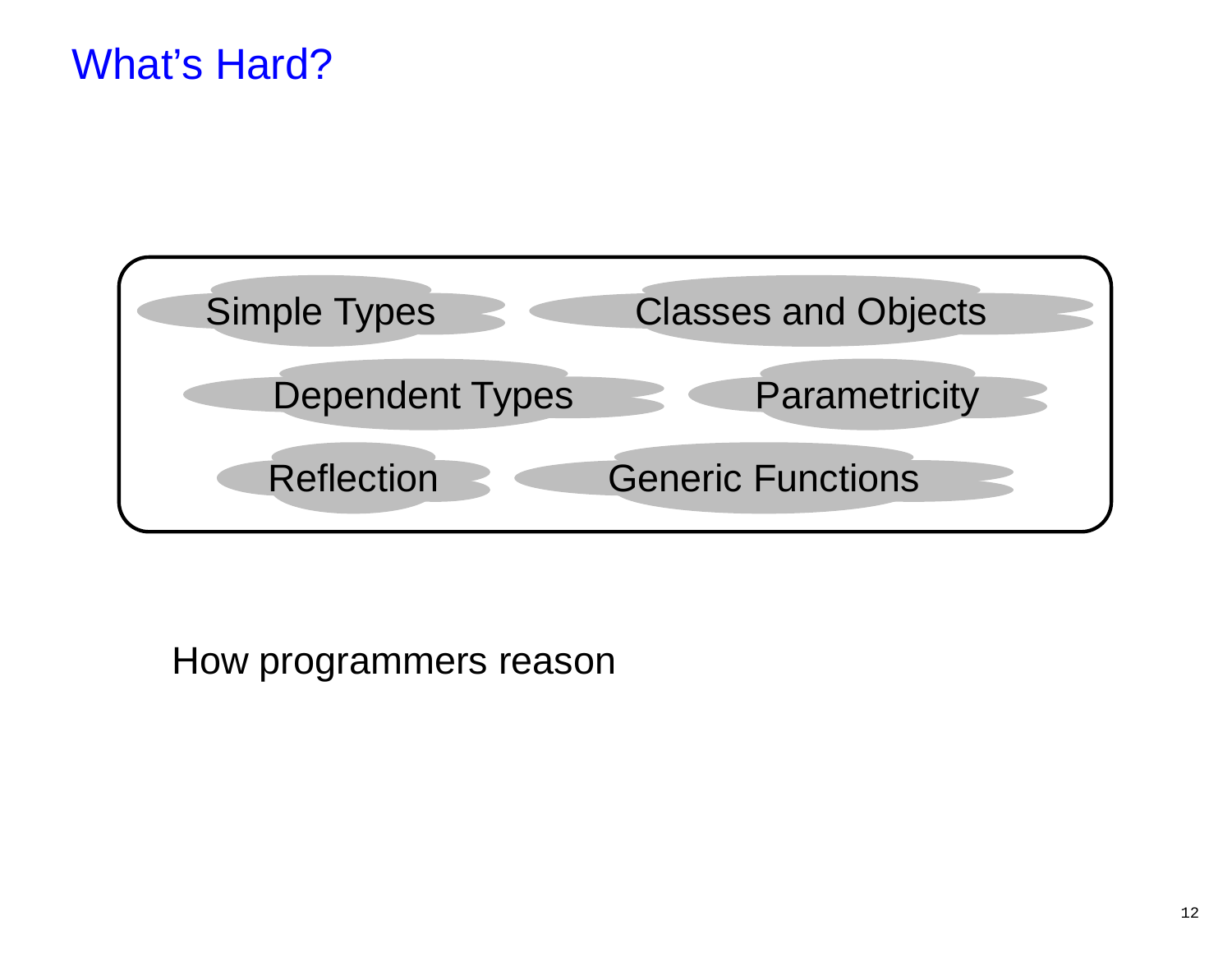### Checking Existing Code

- New static checking is valuable for existing codeMaintenance, Optimization, Trust
- Work with existing idioms

Survey, Analyze, Design, Validate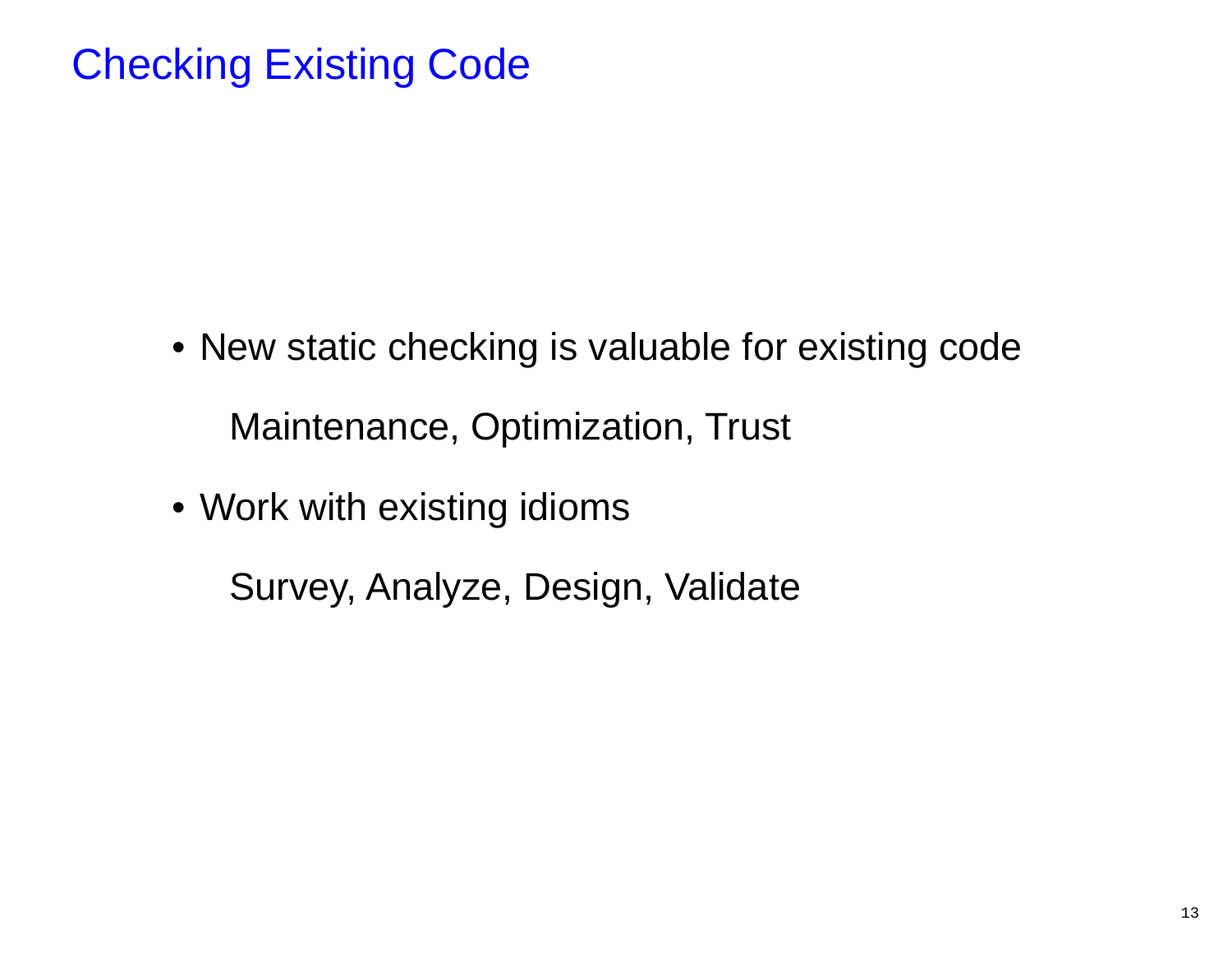#### What Can We Learn?

• New points in the design space

Ruby, Scheme, ...

• New type system ideas

Occurrence Typing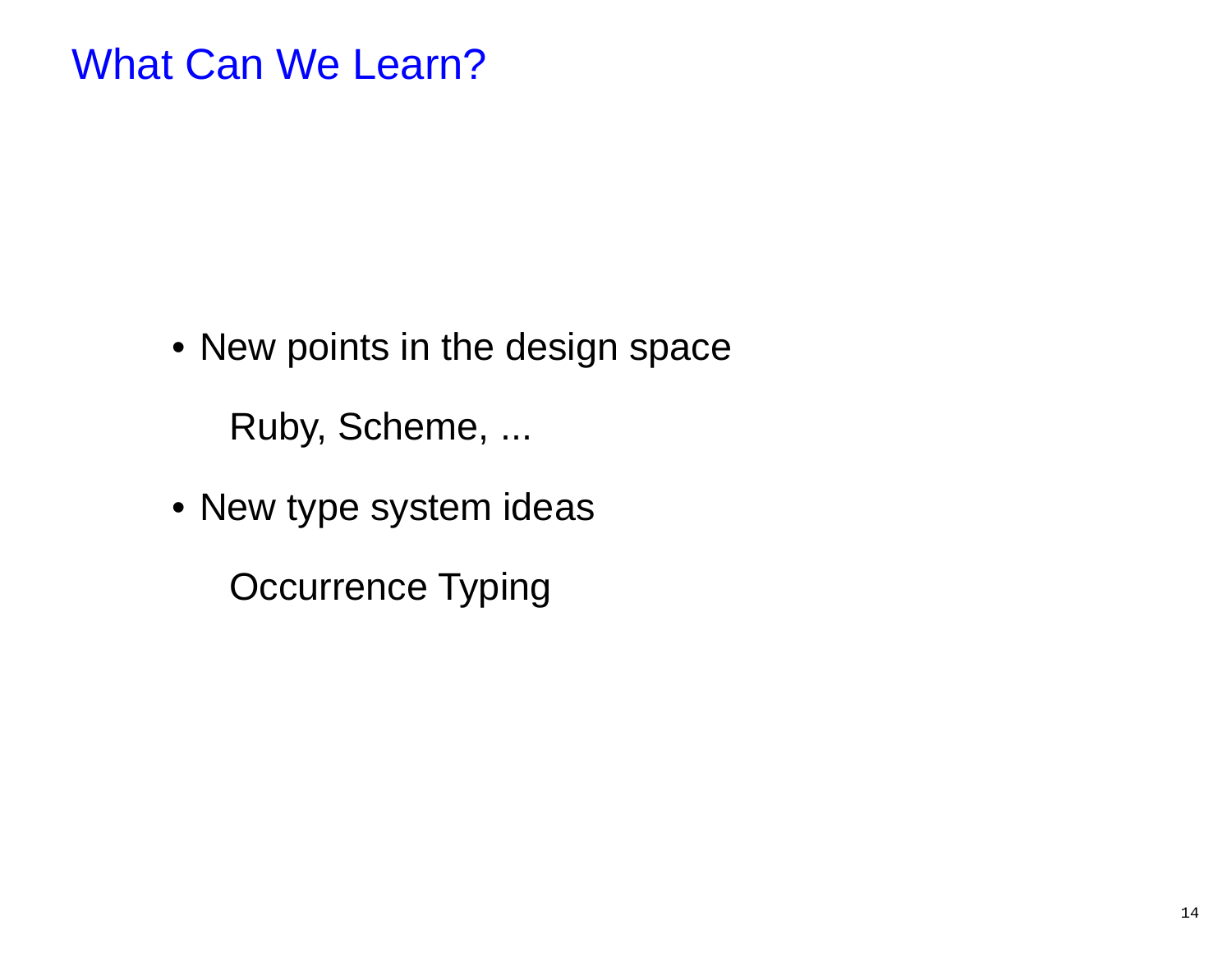# Occurrence Typing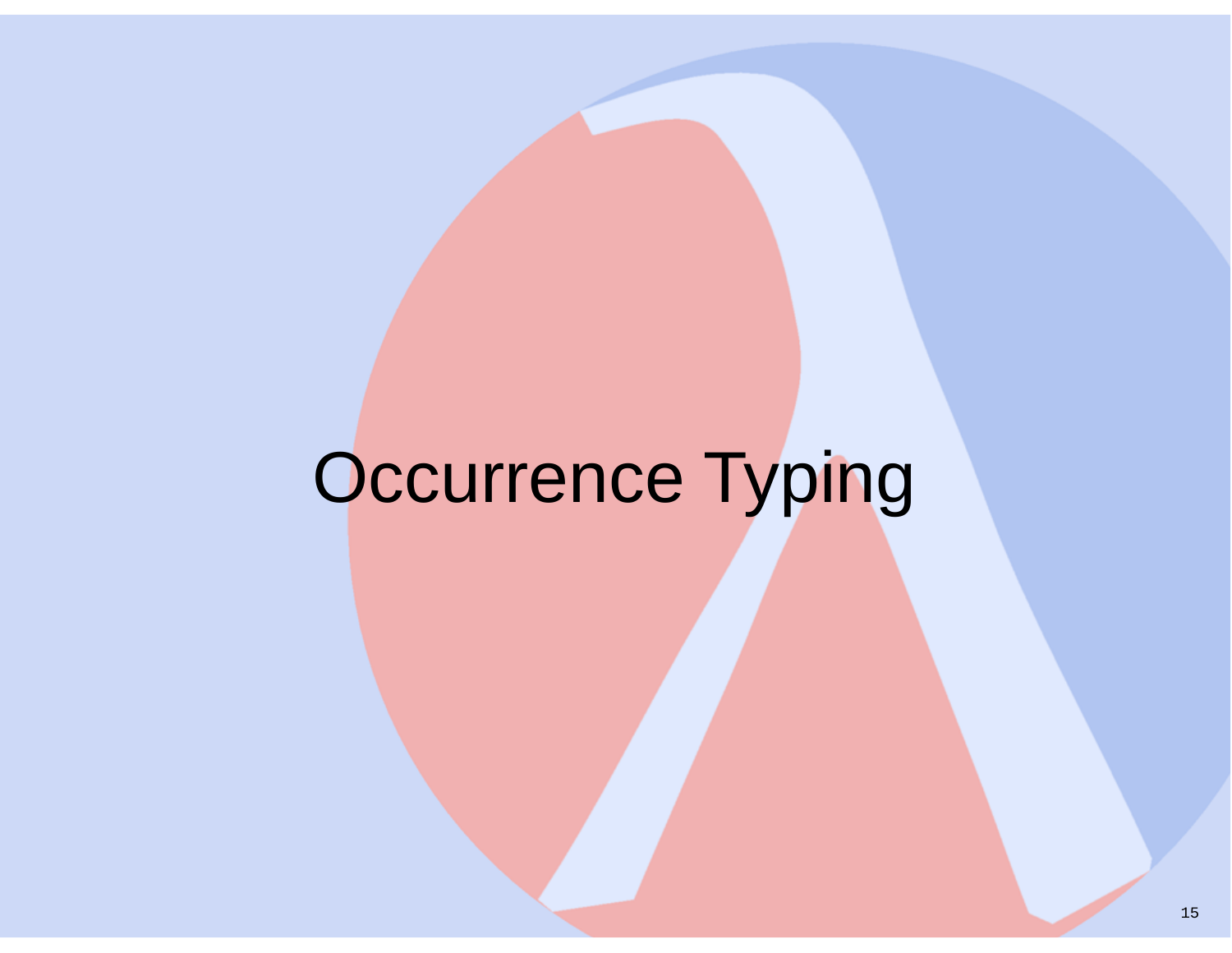```
#lang typed/scheme (: twice : Any -> Number)(define (twice x)
 (if (number? x)(* 2 x)0))
```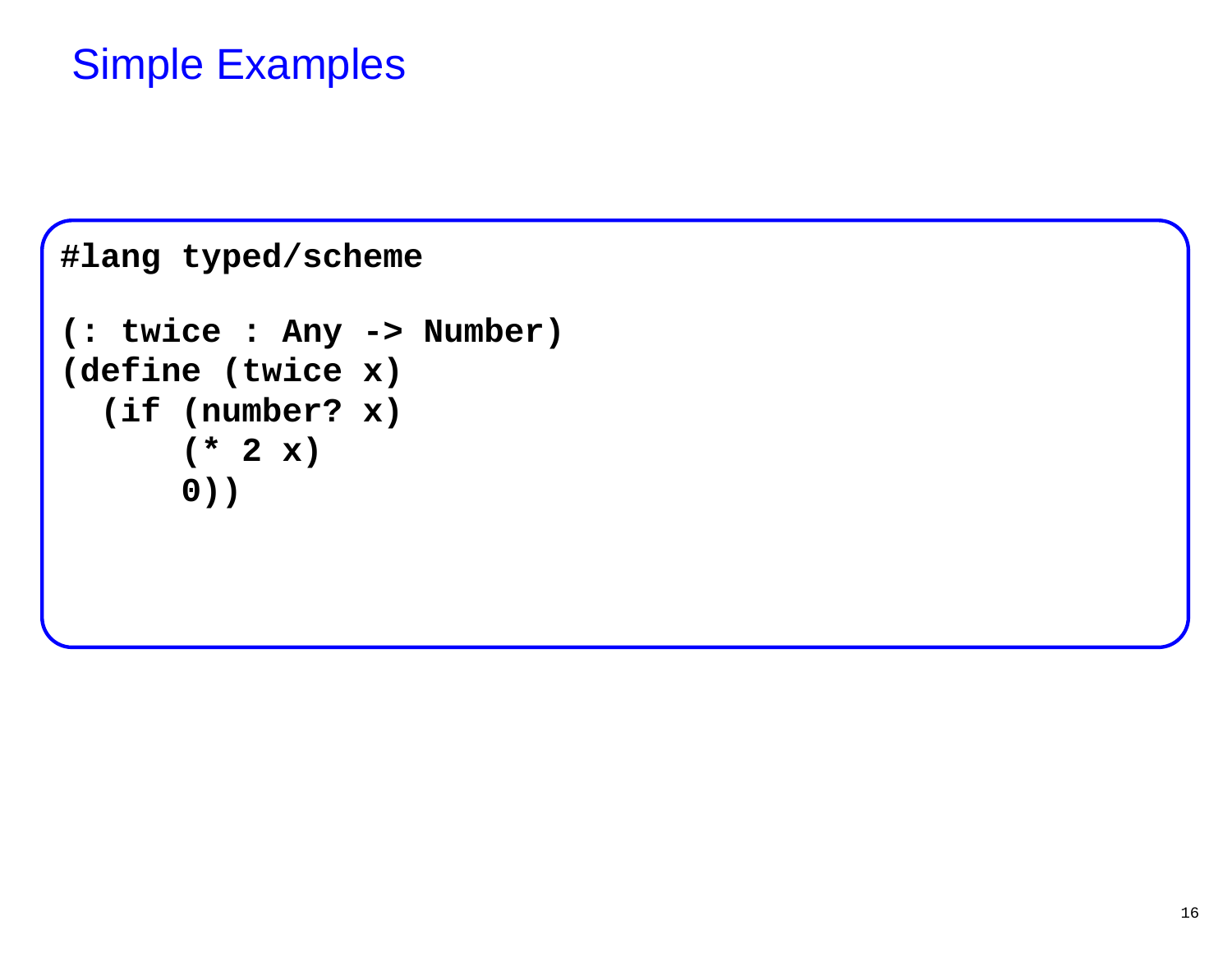```
#lang typed/scheme (: twice : Any -> Number)(define (twice x)
 (if (number? x)(* 2 x)0))
```
 **Numberx**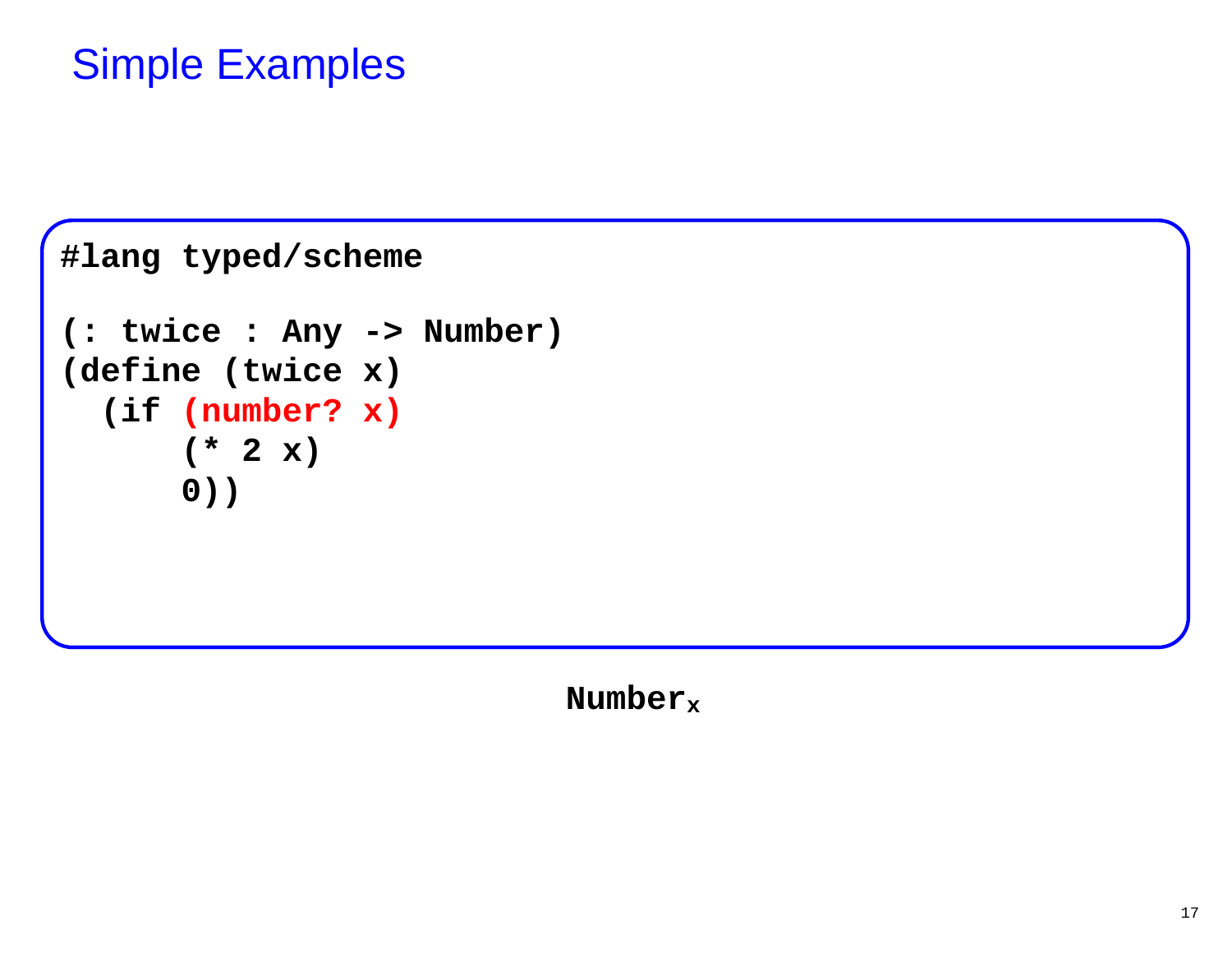```
#lang typed/scheme (: twice : (U Number String) -> Number)(define (twice x)
 (if (number? x)(* 2 x)
(* 2 (string-length x))))
```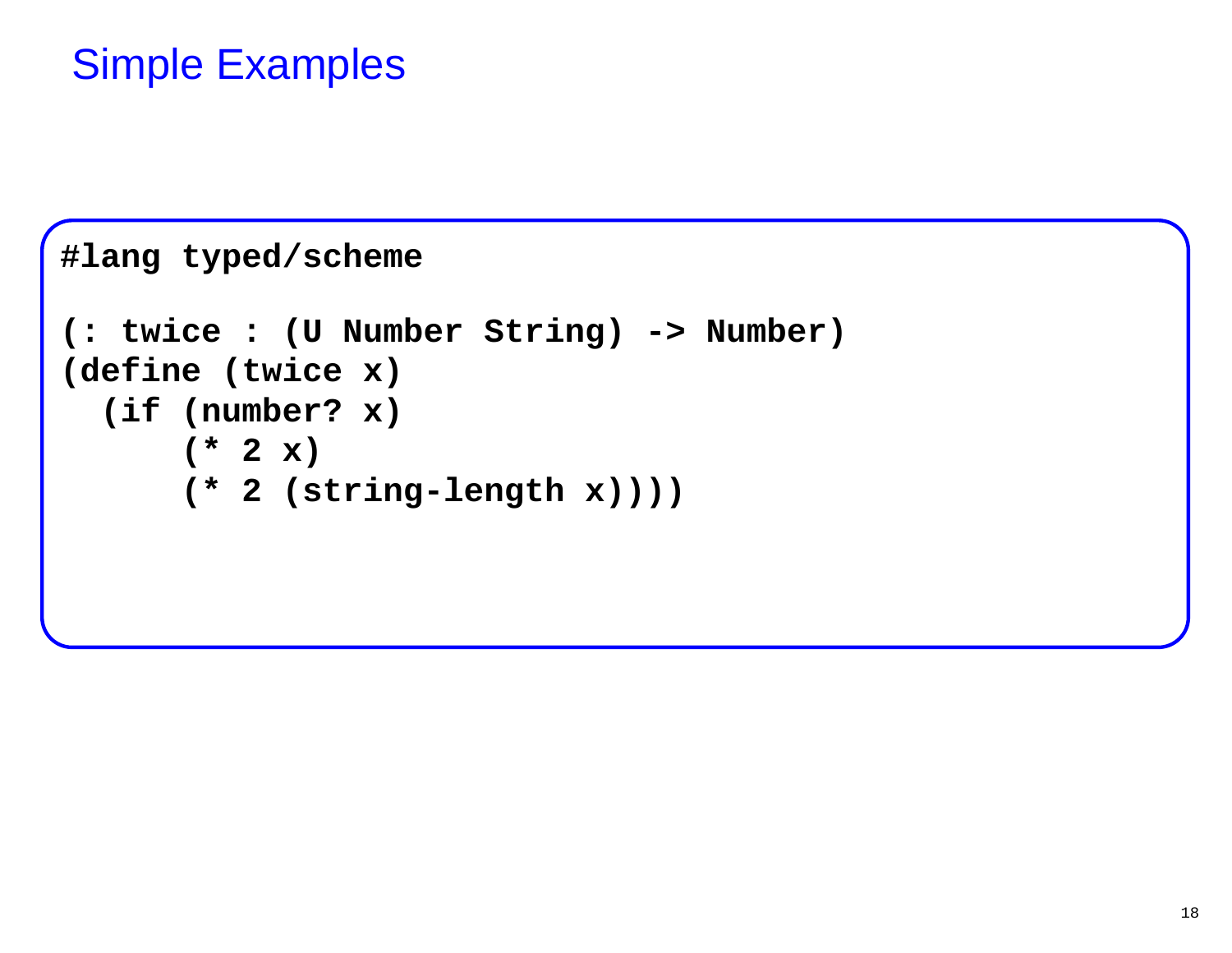```
#lang typed/scheme (: twice : (U Number String) -> Number)(define (twice x)
 (if (number? x)(* 2 x)
(* 2 (string-length x))))
```
**Numberx**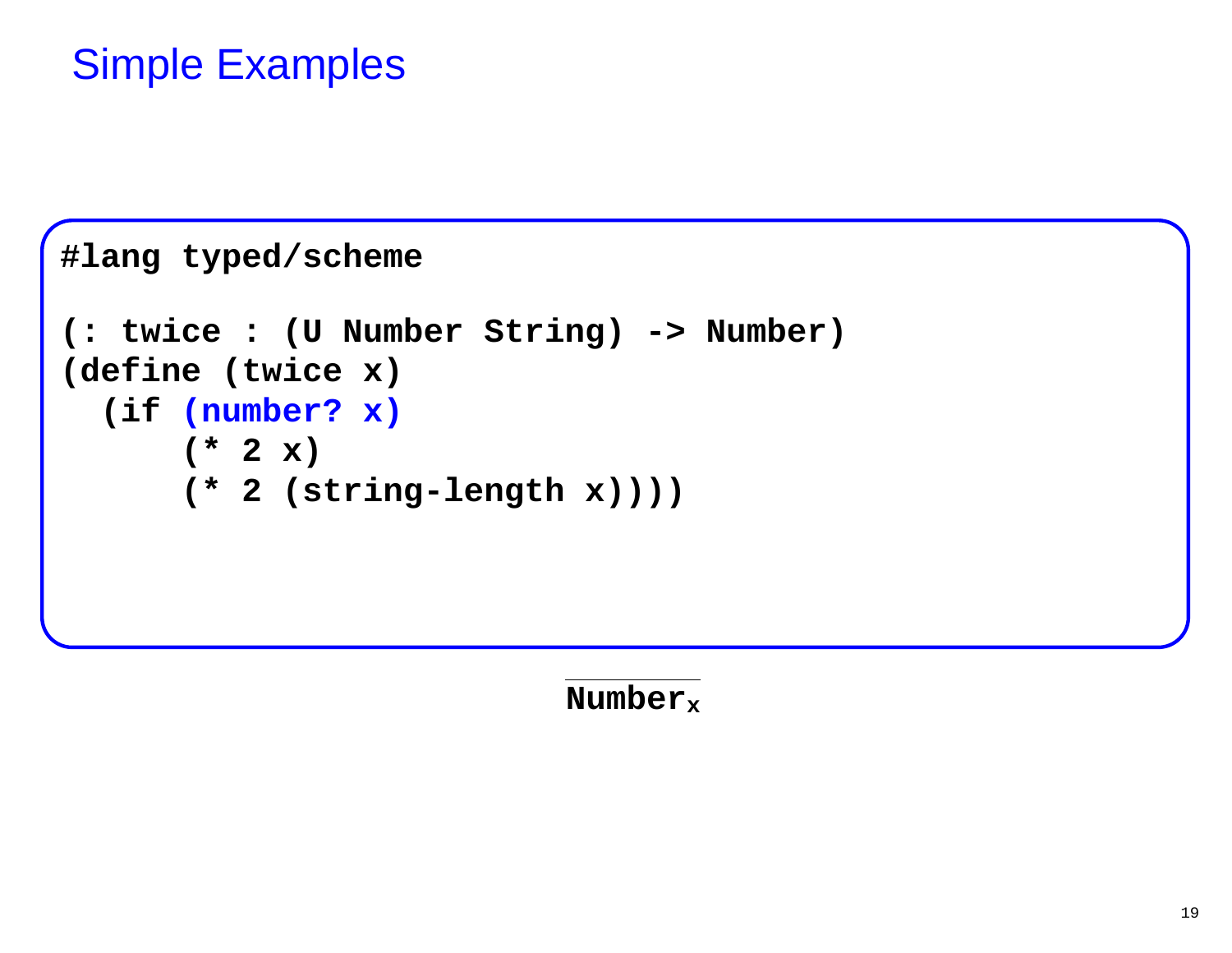```
#lang typed/scheme (: twice : (U Number String) -> Number)(: g : Any (U Number String) -> Number)(define (g x y)
 (cond [(or (number? x) (string? x))(twice x)][else 0]))
```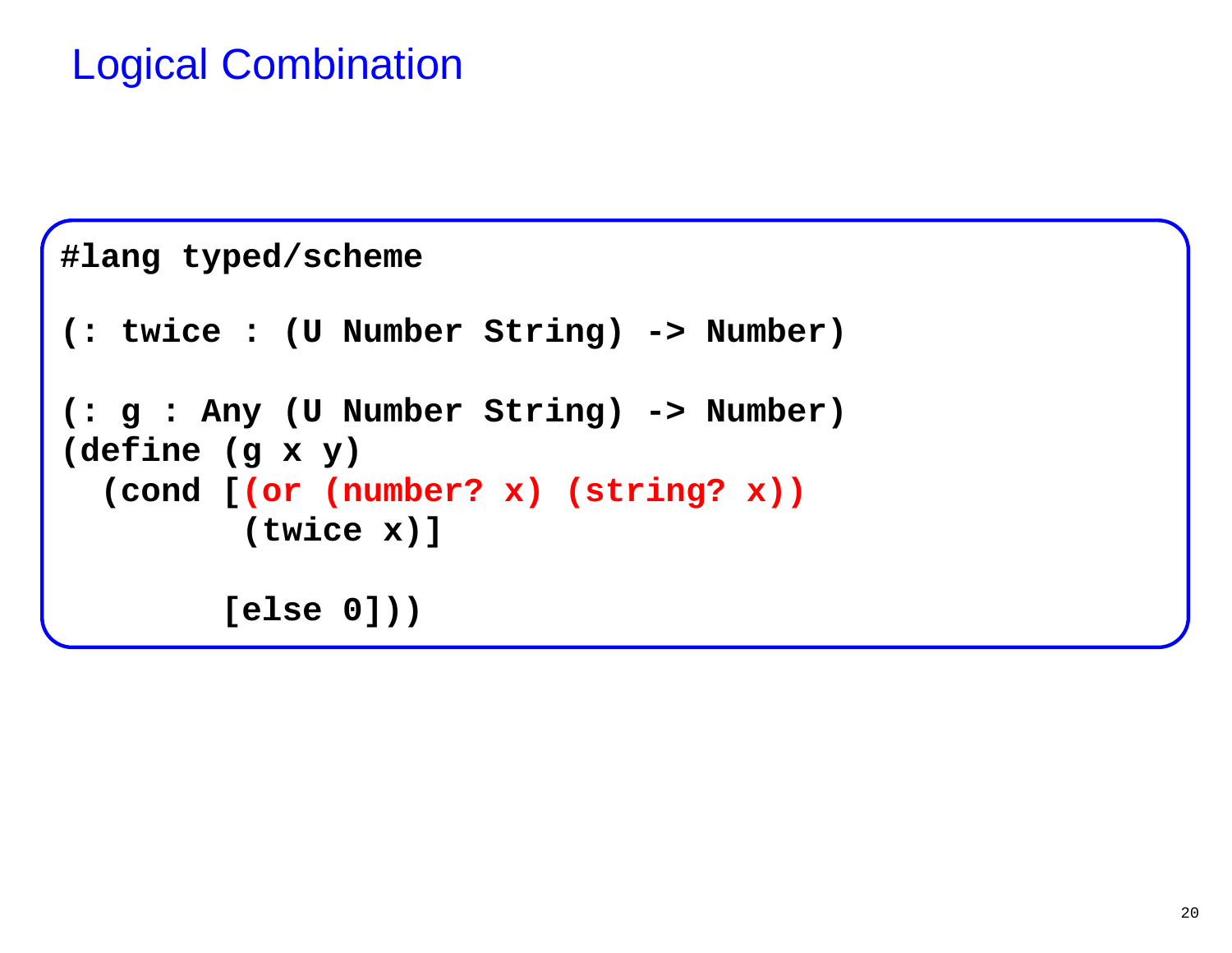```
#lang typed/scheme (: twice : (U Number String) -> Number)(: g : Any (U Number String) -> Number)(define (g x y)
 (cond [(or (number? x) (string? x))(twice x)][else 0]))
```
 **Numberx** <sup>∨</sup> **String<sup>x</sup>**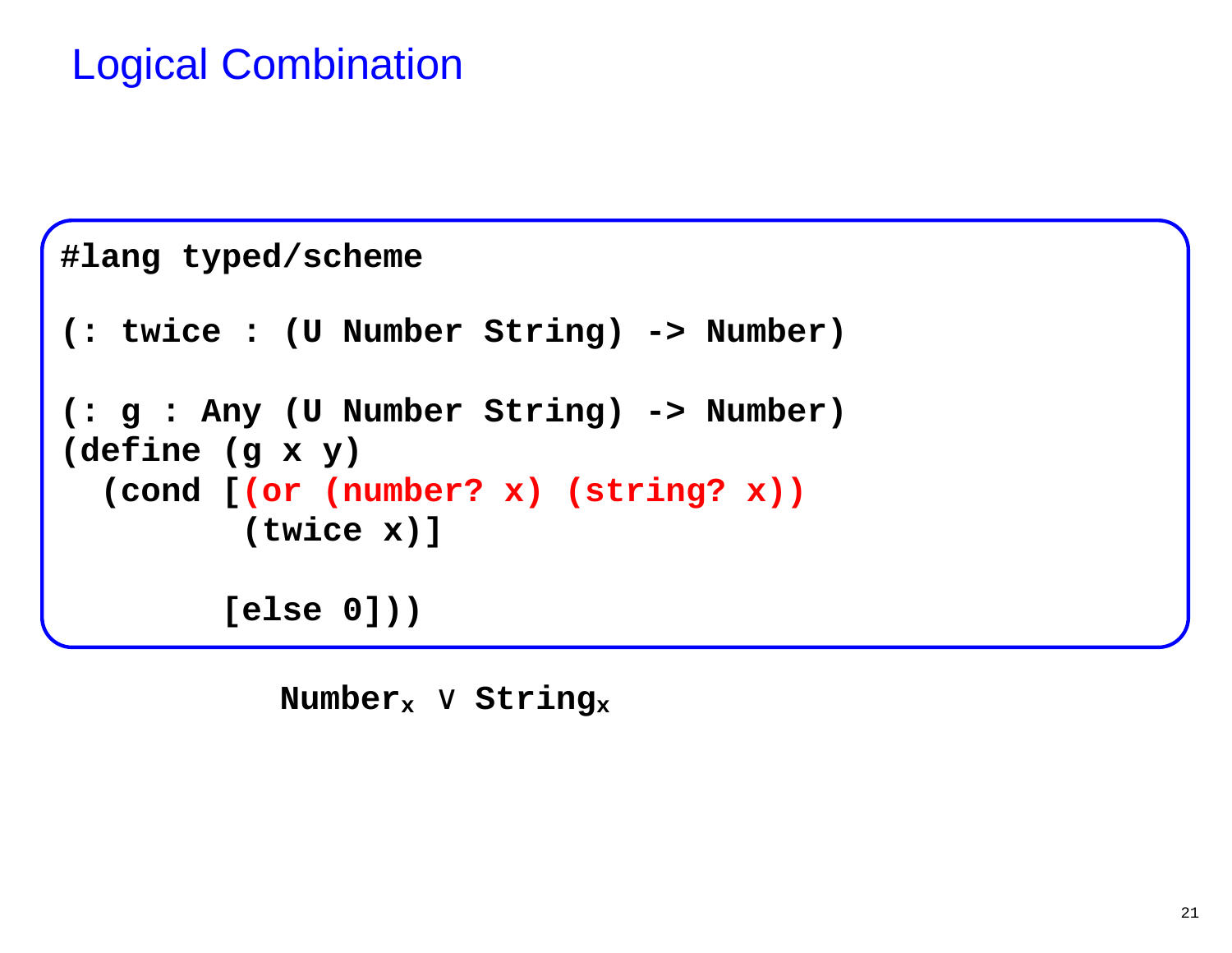```
#lang typed/scheme (: twice : (U Number String) -> Number)(: g : Any (U Number String) -> Number)(define (g x y)
 (cond [(or (number? x) (string? x))(twice x)][else 0]))
```
**Numberx** <sup>∨</sup> **Stringx (U Number String)<sup>x</sup>**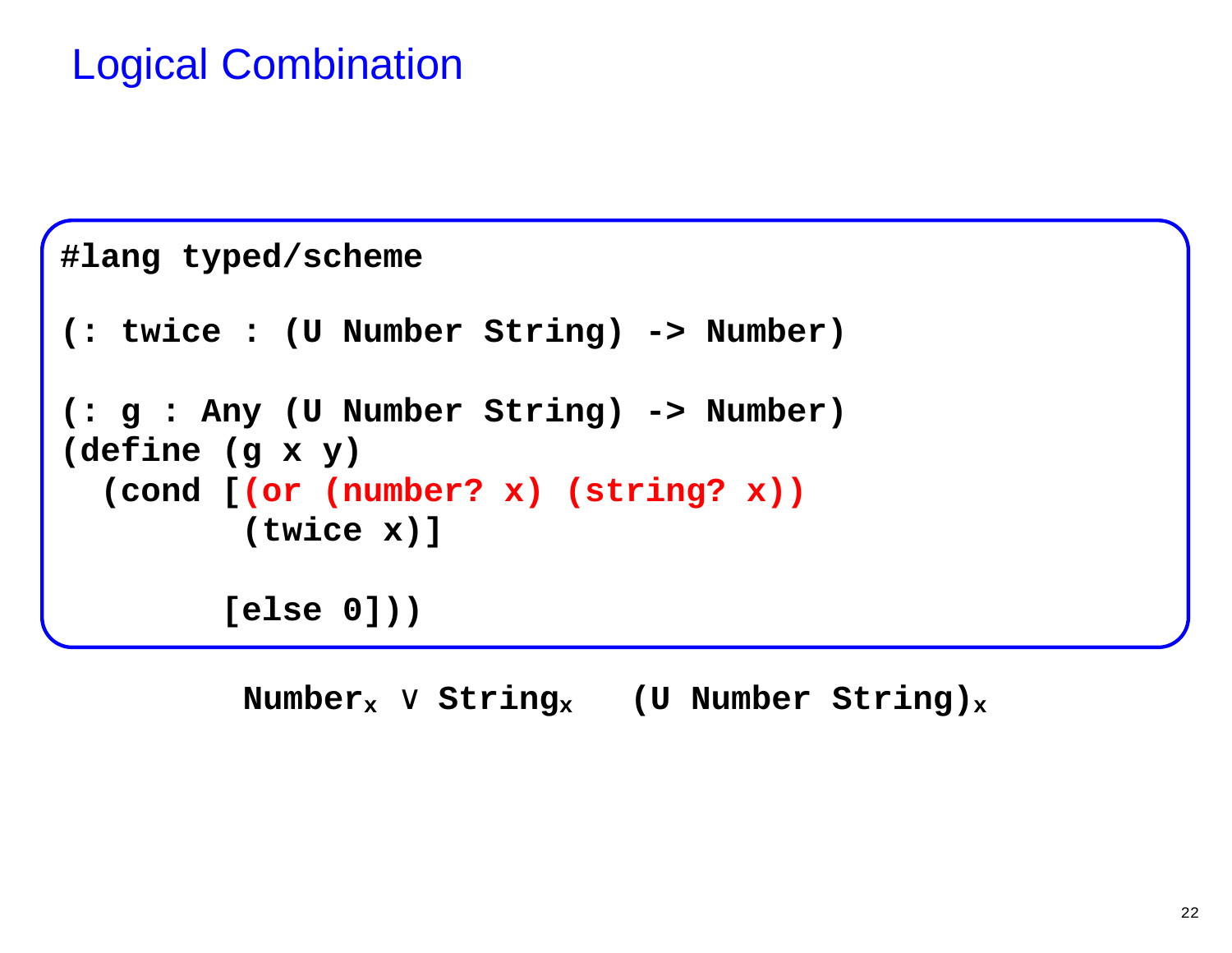```
#lang typed/scheme (: twice : (U Number String) -> Number)(: g : Any (U Number String) -> Number)(define (g x y)
 (cond [(and (number? x) (string? y))(+ (twice x) (twice y))][else 0]))
```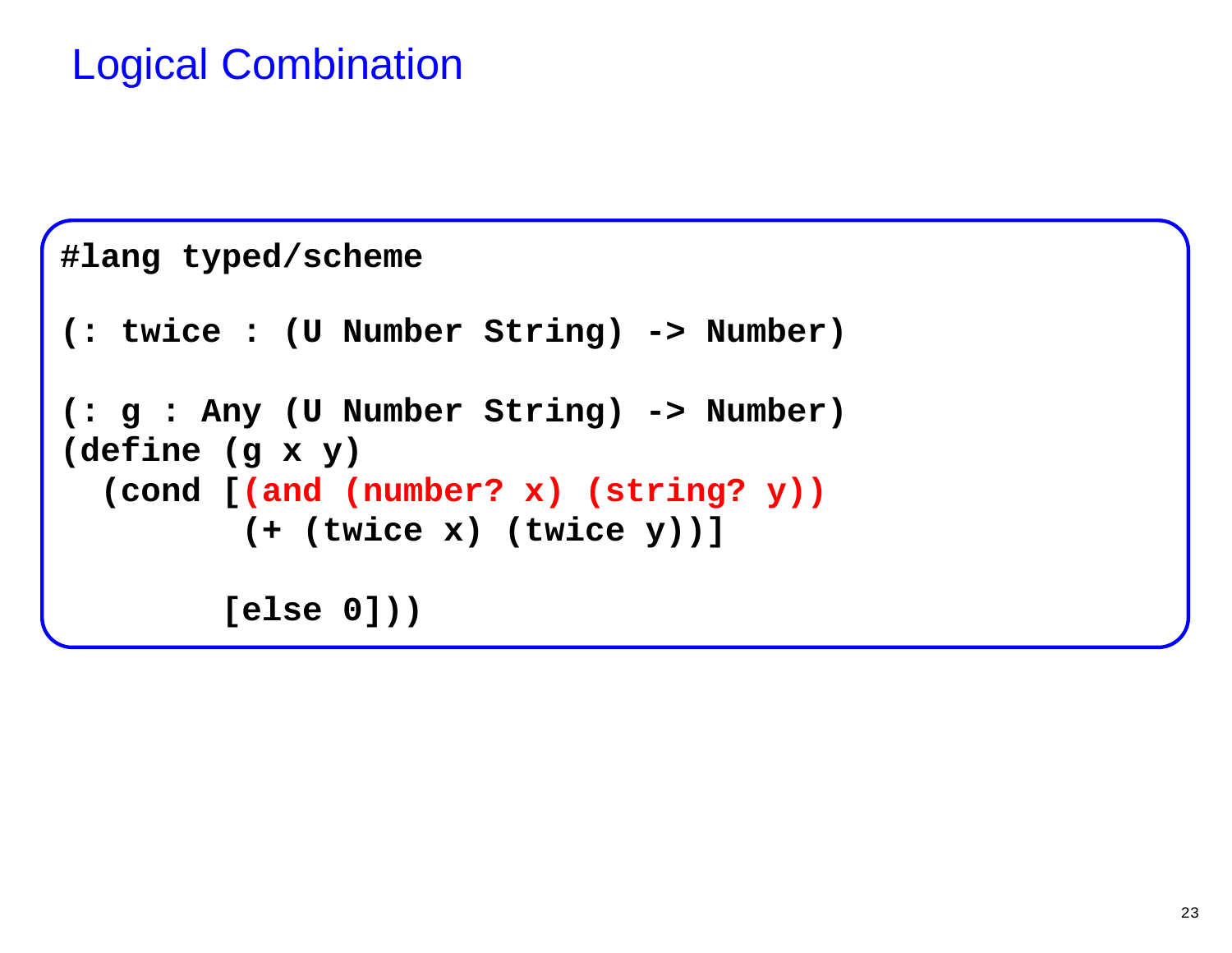```
#lang typed/scheme (: twice : (U Number String) -> Number)(: g : Any (U Number String) -> Number)(define (g x y)
 (cond [(and (number? x) (string? y))(+ (twice x) (twice y))][else 0]))
```
 **Numberx** <sup>∧</sup> **String<sup>y</sup>**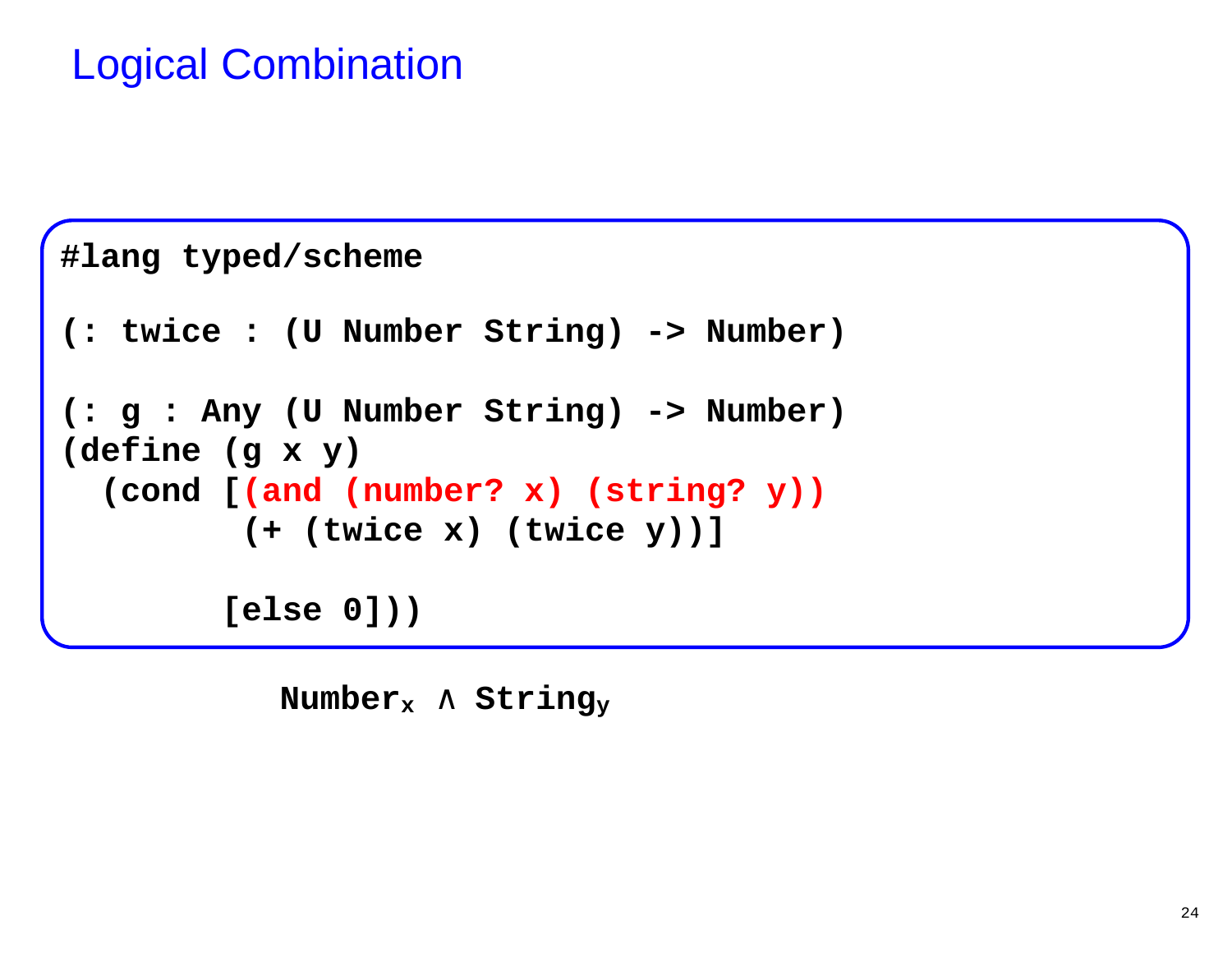```
#lang typed/scheme (: twice : (U Number String) -> Number)(: g : Any (U Number String) -> Number)(define (g x y)
 (cond [(and (number? x) (string? y))(+ (twice x) (twice y))][(number? x) (* 2 y)][else 0]))
```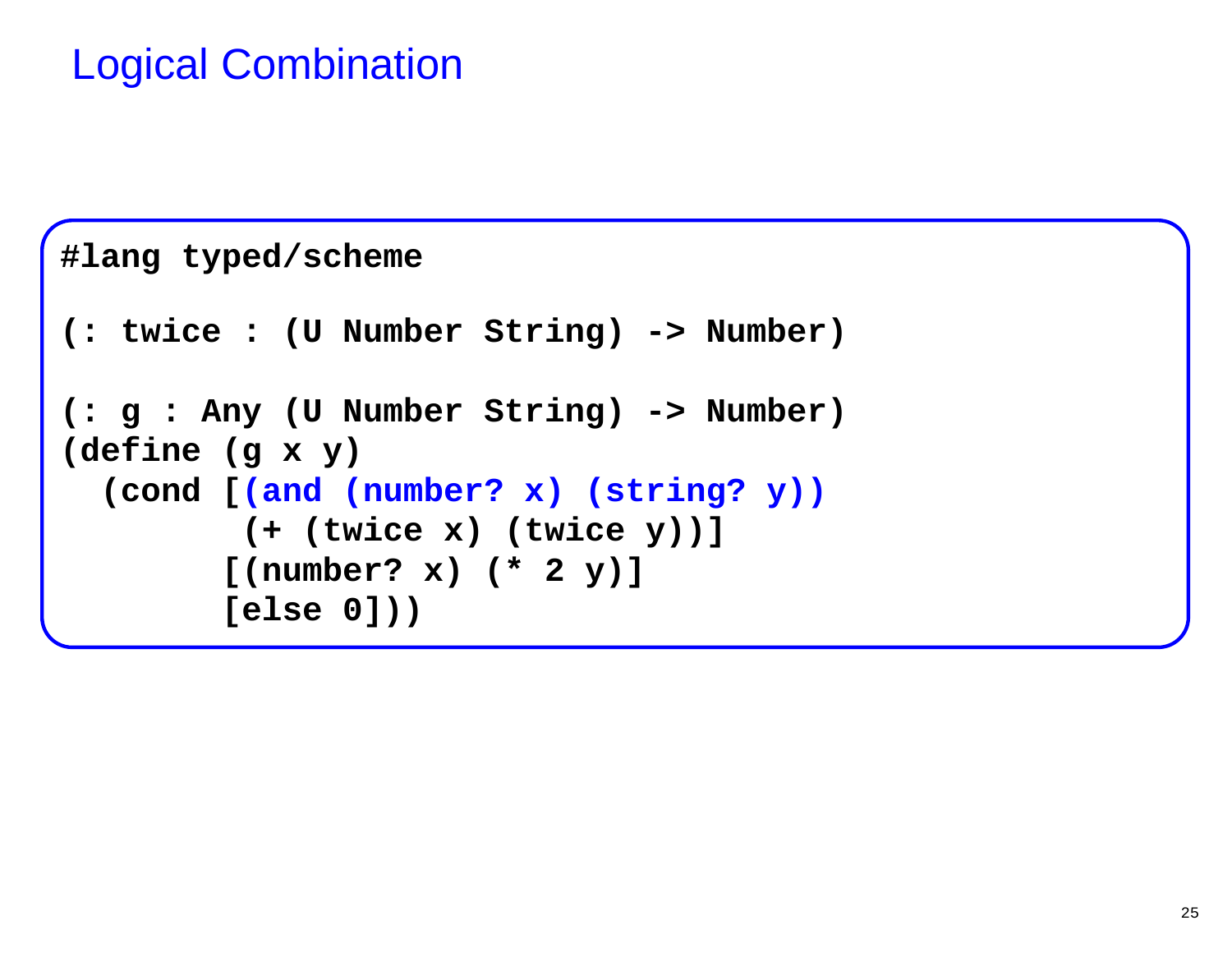```
#lang typed/scheme (: twice : (U Number String) -> Number)(: g : Any (U Number String) -> Number)(define (g x y)
 (cond [(and (number? x) (string? y))(+ (twice x) (twice y))][(number? x) (* 2 y)][else 0]))
```
**Numberx** <sup>∨</sup> **String<sup>y</sup>**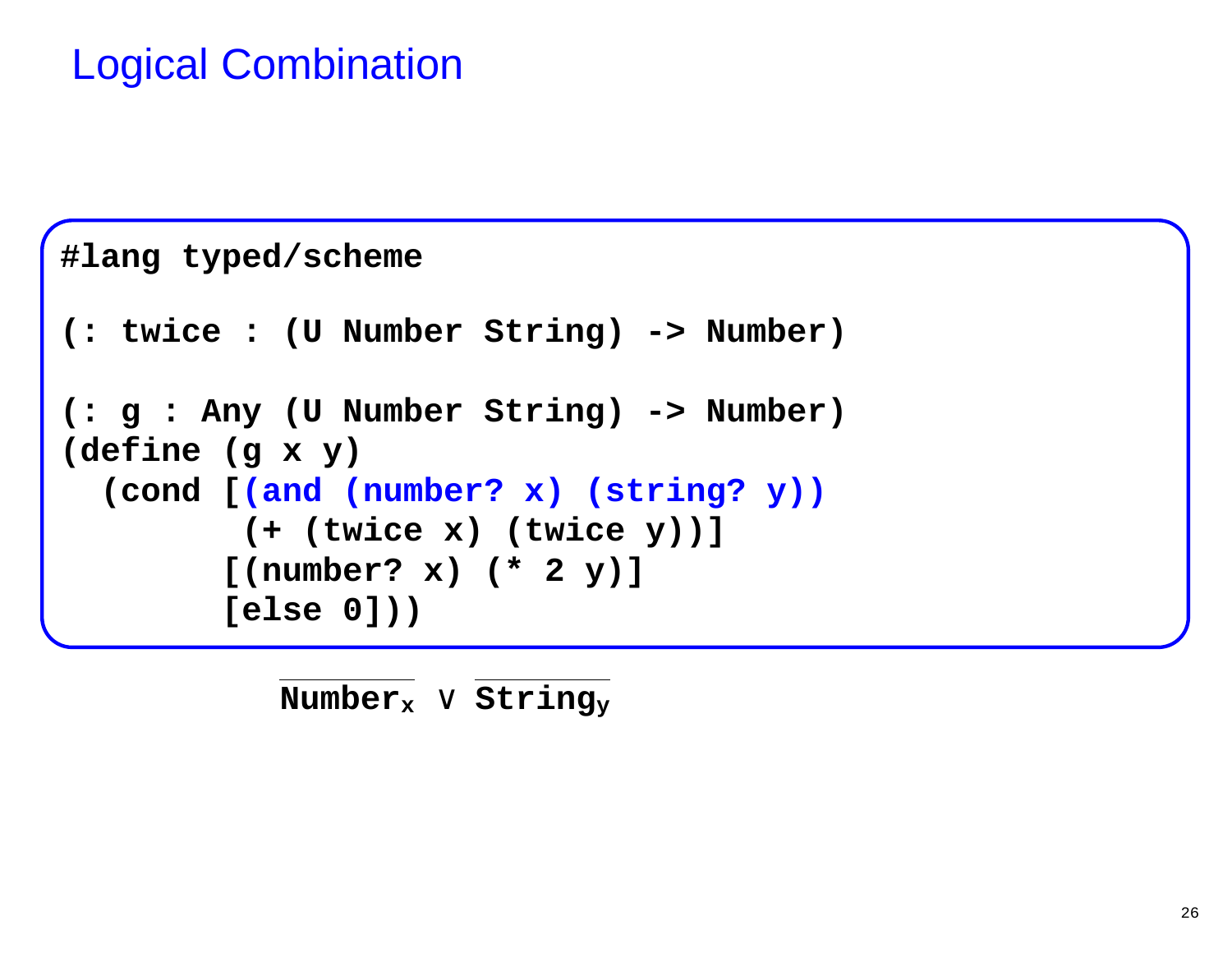```
#lang typed/scheme (: twice : (U Number String) -> Number)(: g : Any (U Number String) -> Number)(define (g x y)
 (cond [(and (number? x) (string? y))(+ (twice x) (twice y))][(number? x) (* 2 y)][else 0]))
```
**Numberx** <sup>∨</sup> **Stringy , Number<sup>x</sup> String<sup>y</sup>**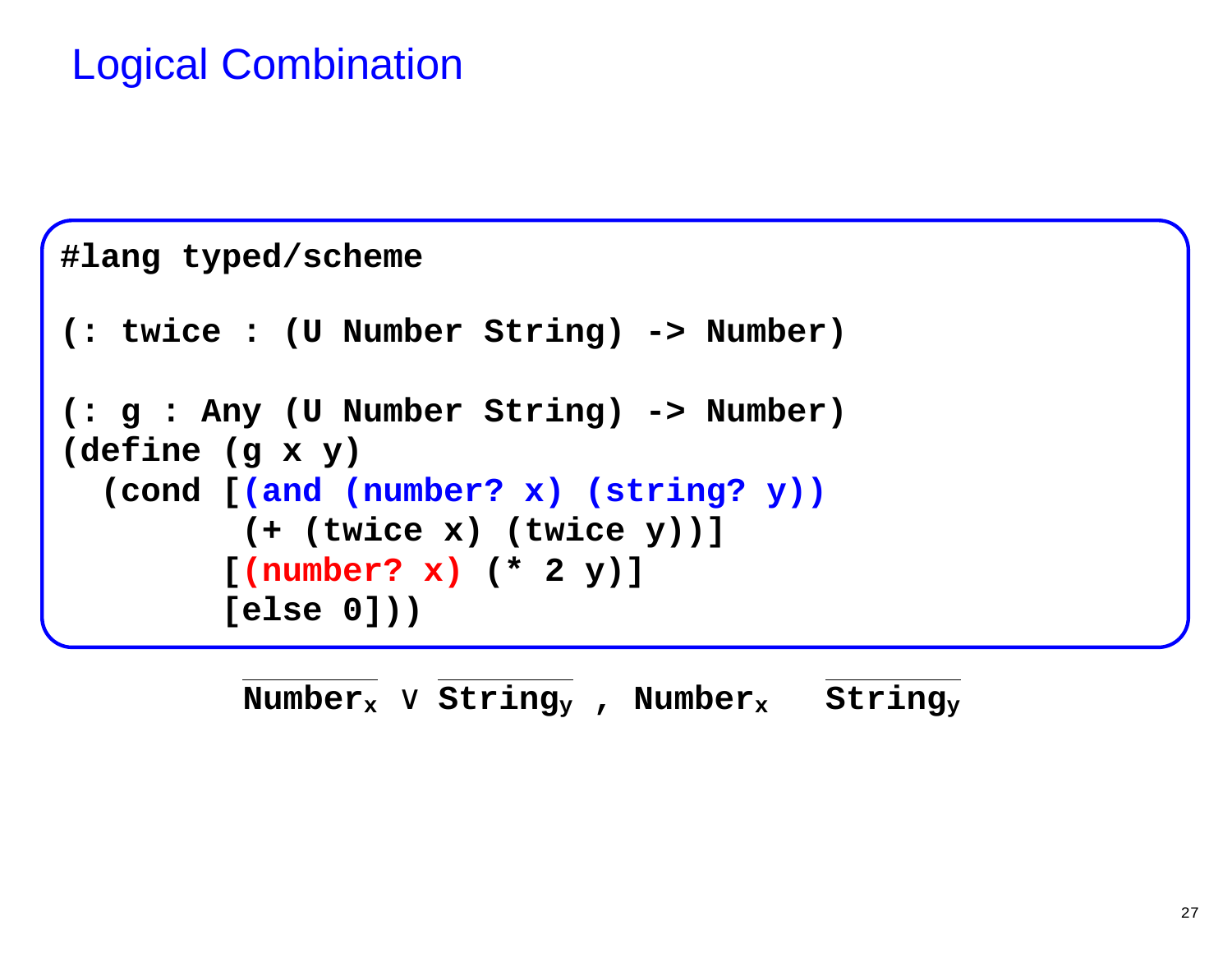```
#lang typed/scheme (: twice : (U Number String) -> Number)(: g : Any (U Number String) -> Number)(define (g x y)
 (cond [(and (number? x) (string? y))(+ (twice x) (twice y))][(number? x) (* 2 y)][else 0]))
```
**(U Number String)y , Stringy Numbery**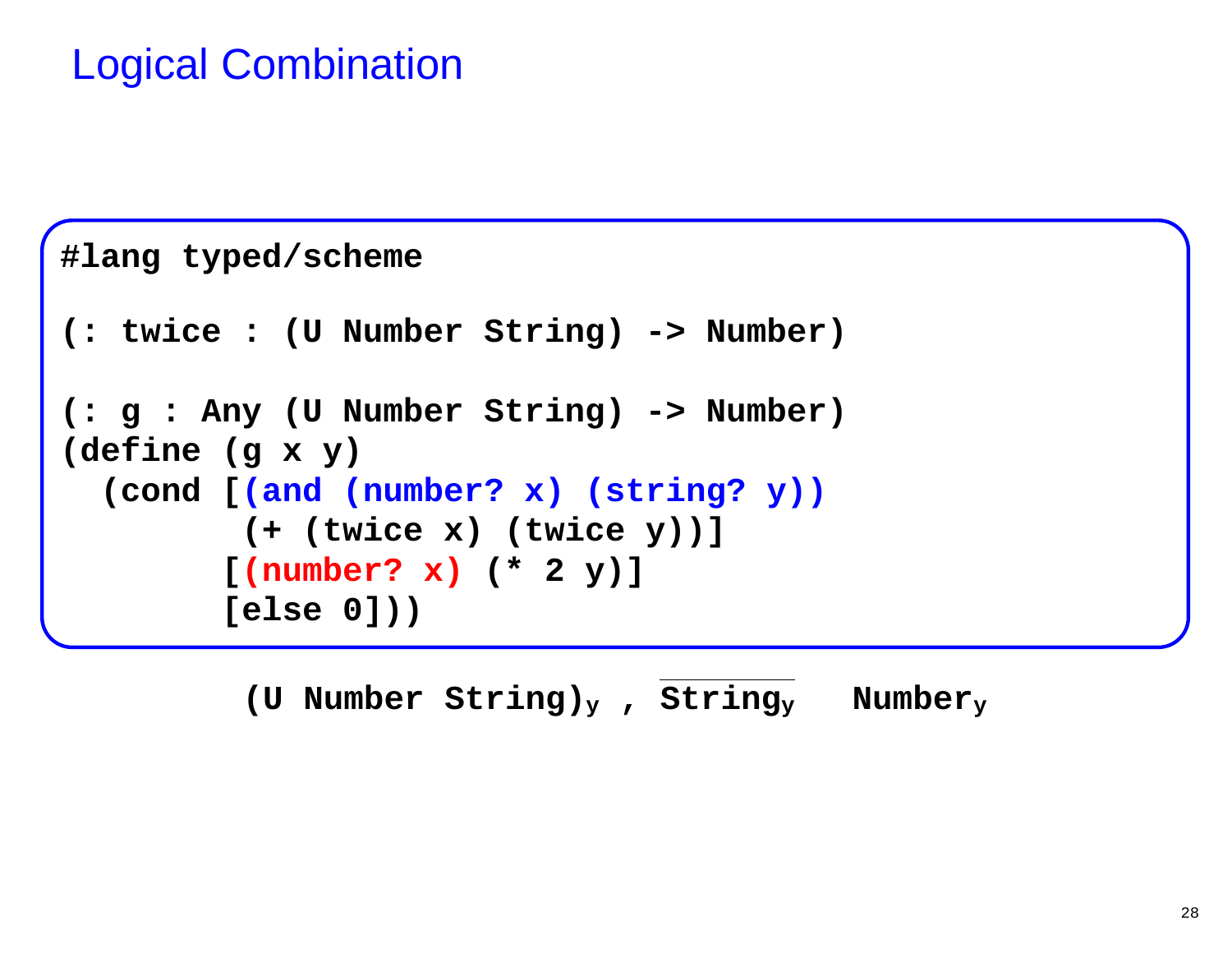#### Data Structures

```
#lang typed/scheme (: twice-car : (Pair Any Any) -> Number)(define (twice-car x)
 (if (number? (car x))(* 2 (car x))0))
```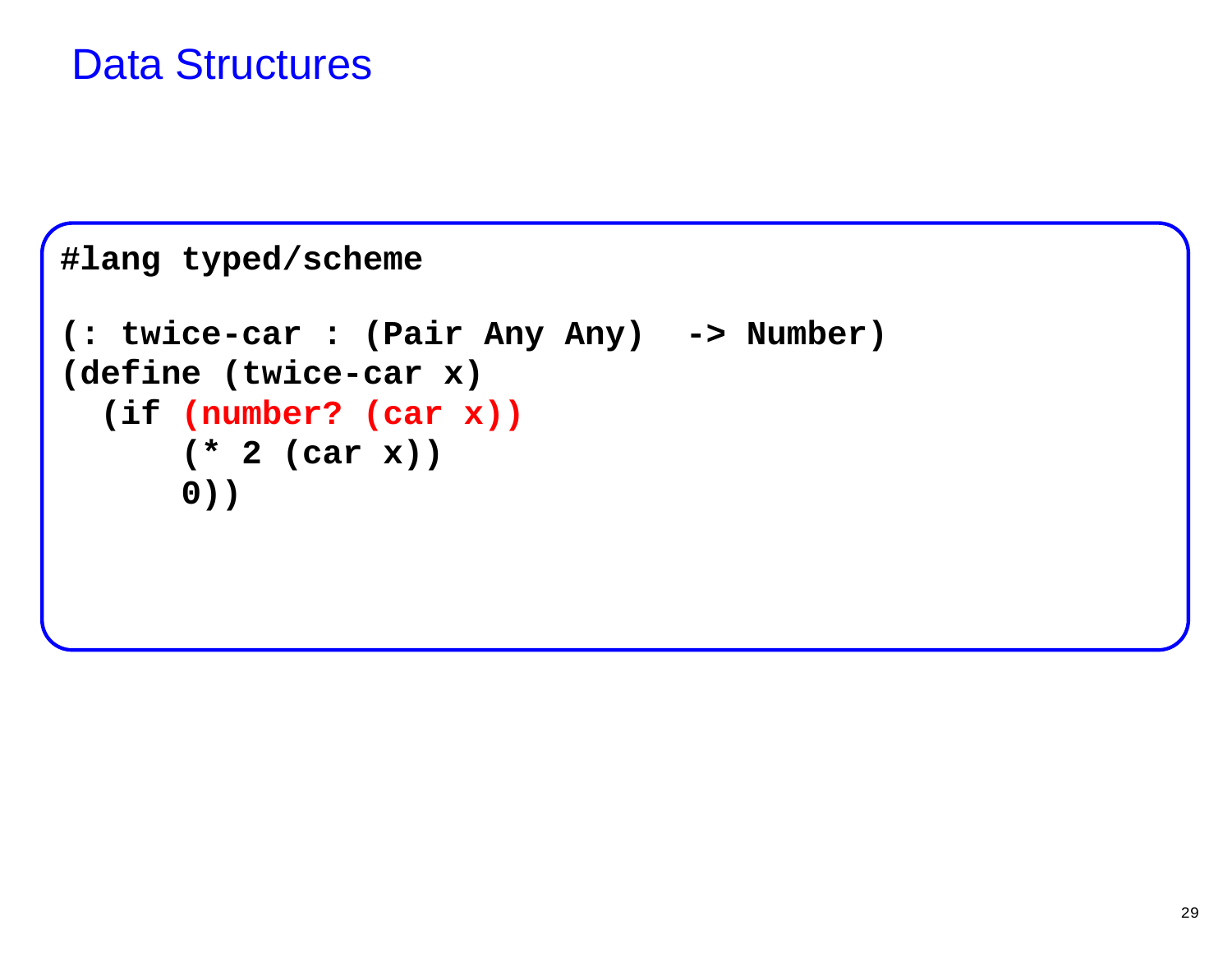#### Data Structures

```
#lang typed/scheme (: twice-car : (Pair Any Any) -> Number)(define (twice-car x)
 (if (number? (car x))(* 2 (car x))0))
```
 **Number\_car(x)**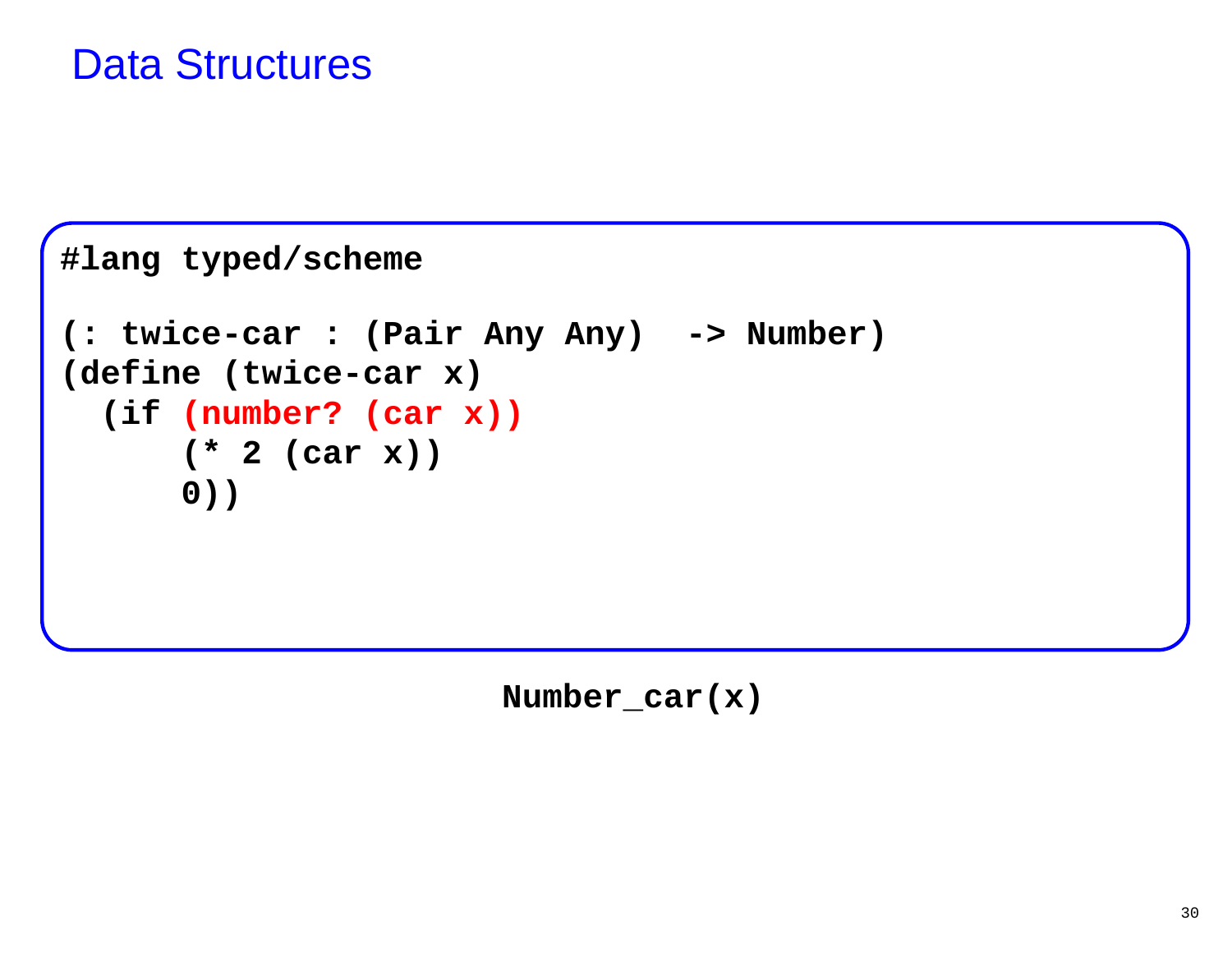#### Abstraction

```
#lang typed/scheme (: car-num? : (Pair Any Any) -> Boolean : Number @ car)(define (car-num? x)
(number? (car x)))
```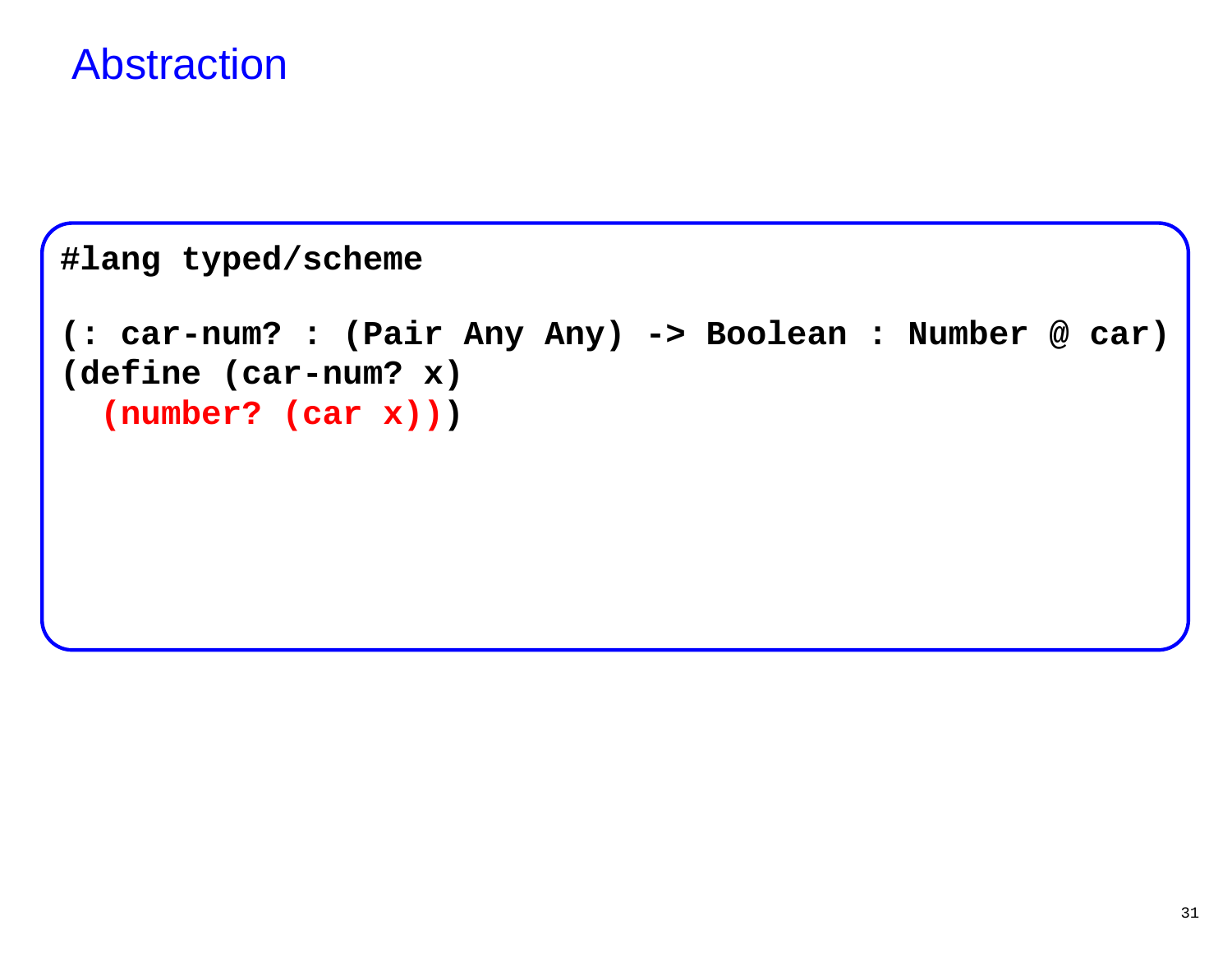#### Abstraction

```
#lang typed/scheme (: car-num? : (Pair Any Any) -> Boolean : Number @ car)(define (car-num? x)
(number? (car x)))
```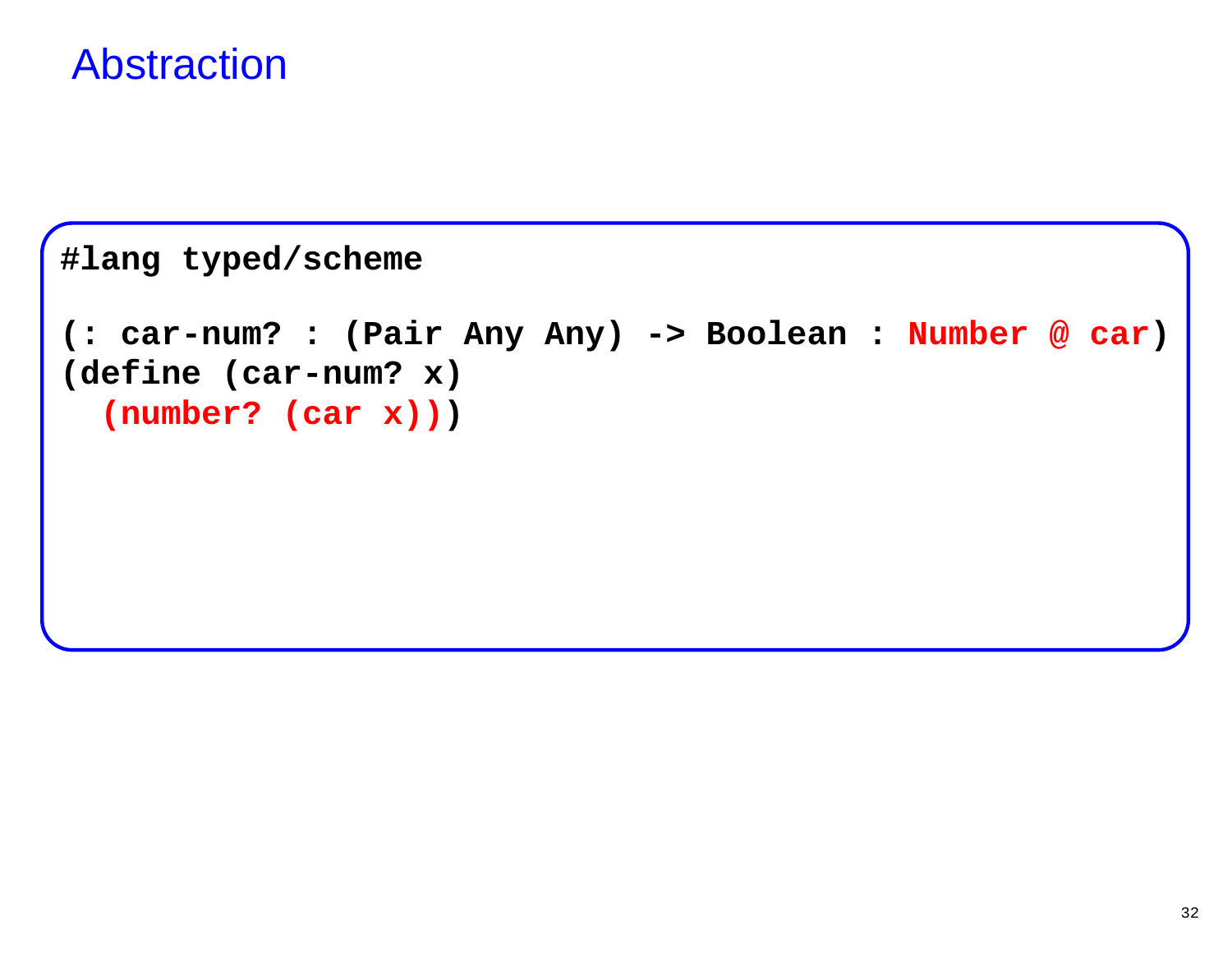# Propositional Logic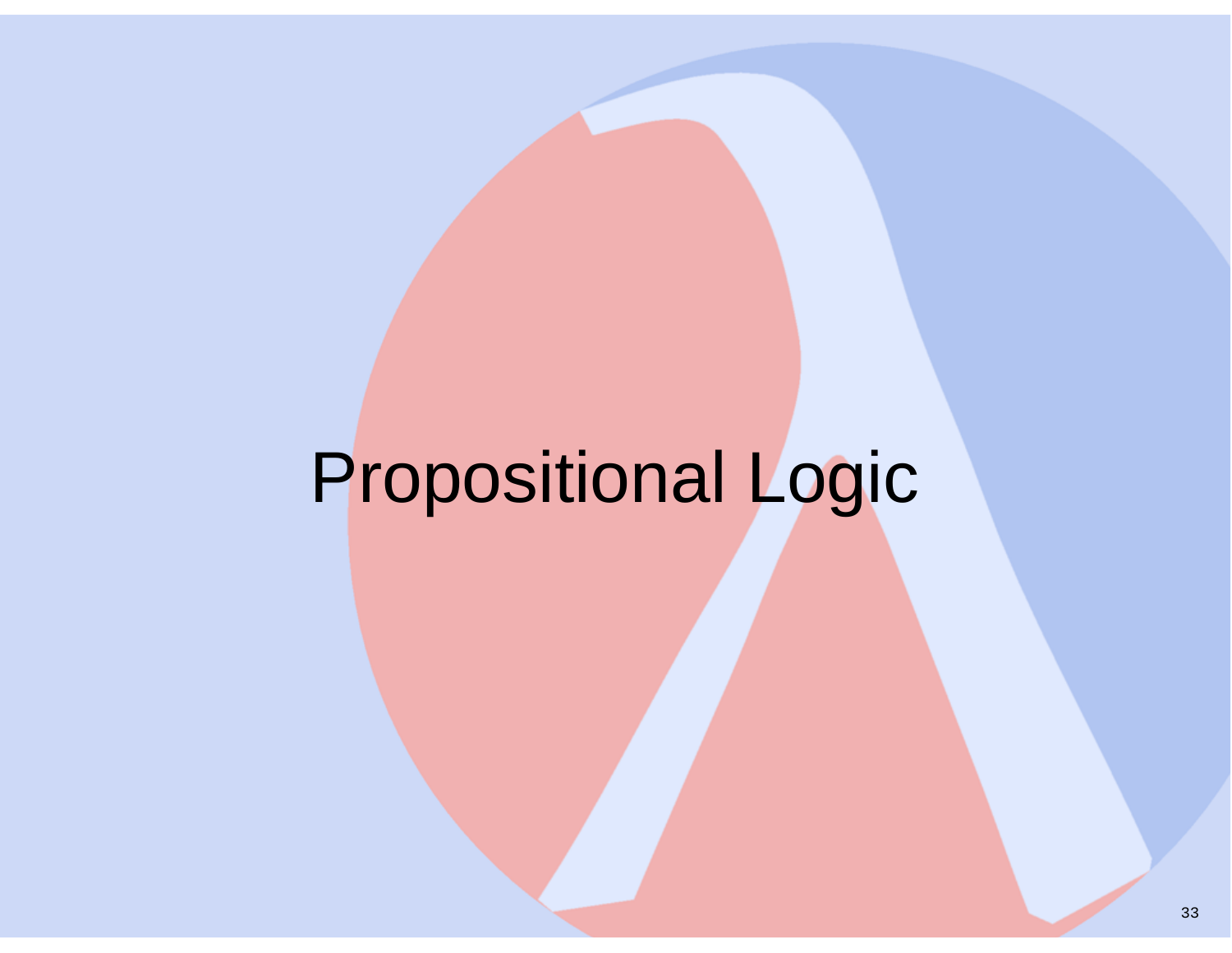$\Gamma$  e: T;  $\phi_1$  |  $\phi_2$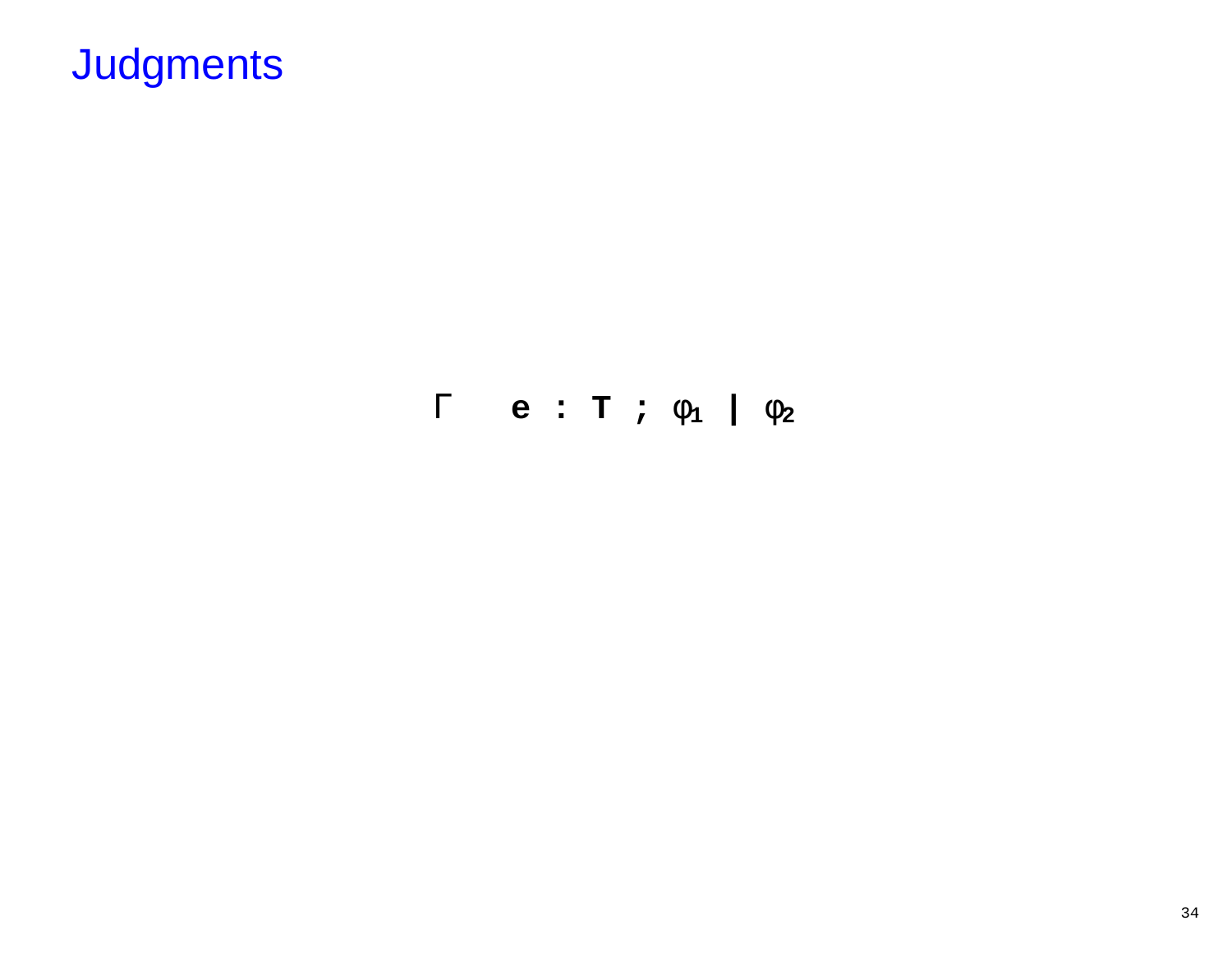

e ::= n | c |  $(\lambda x : T . e)$  | (e e) | (if e e e)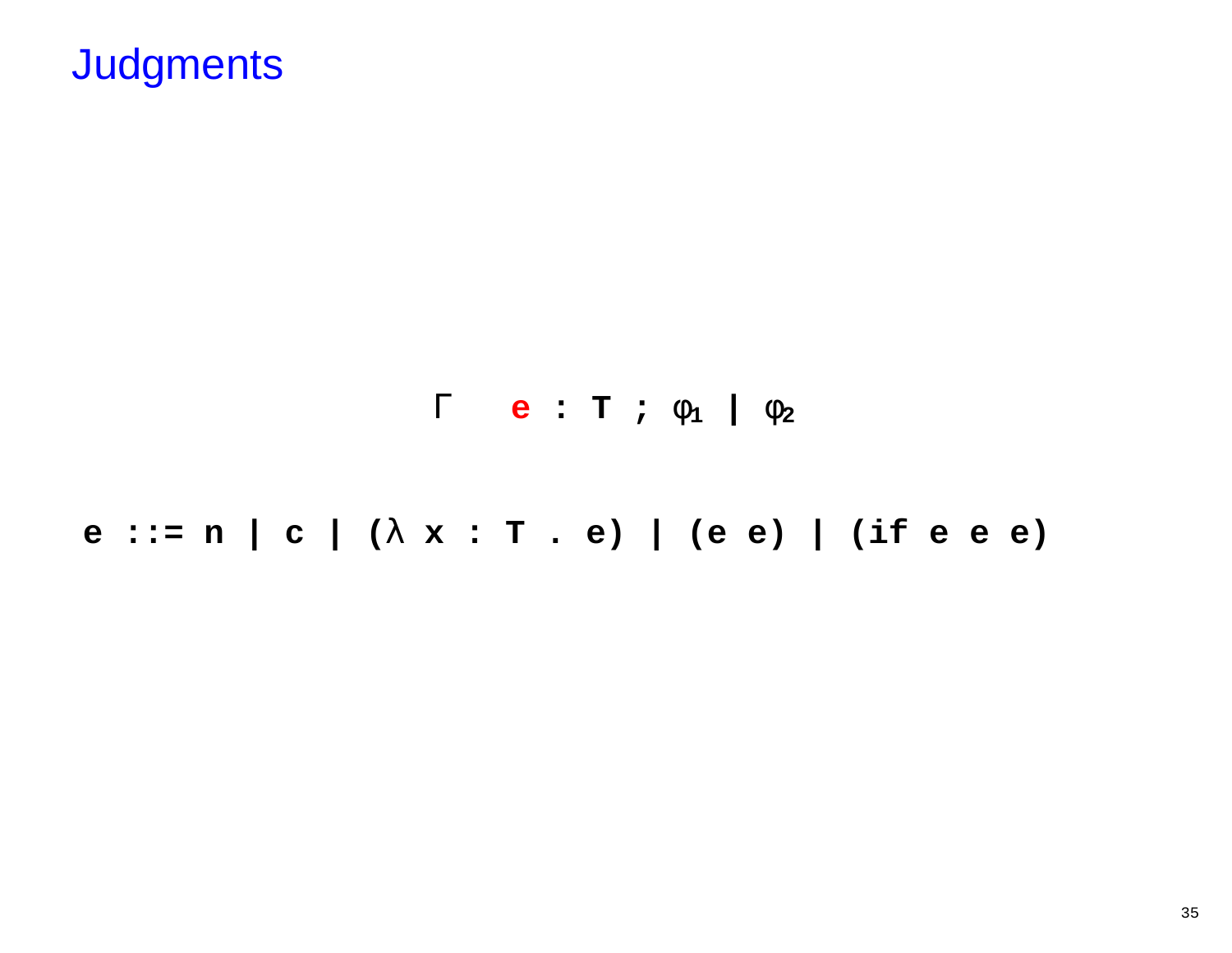<sup>Γ</sup> **e : T ;** φ**1 |** φ**2**

**T ::= Number | (U T ...) | #t | #f | (x:T -> T :** φ**|**φ**)**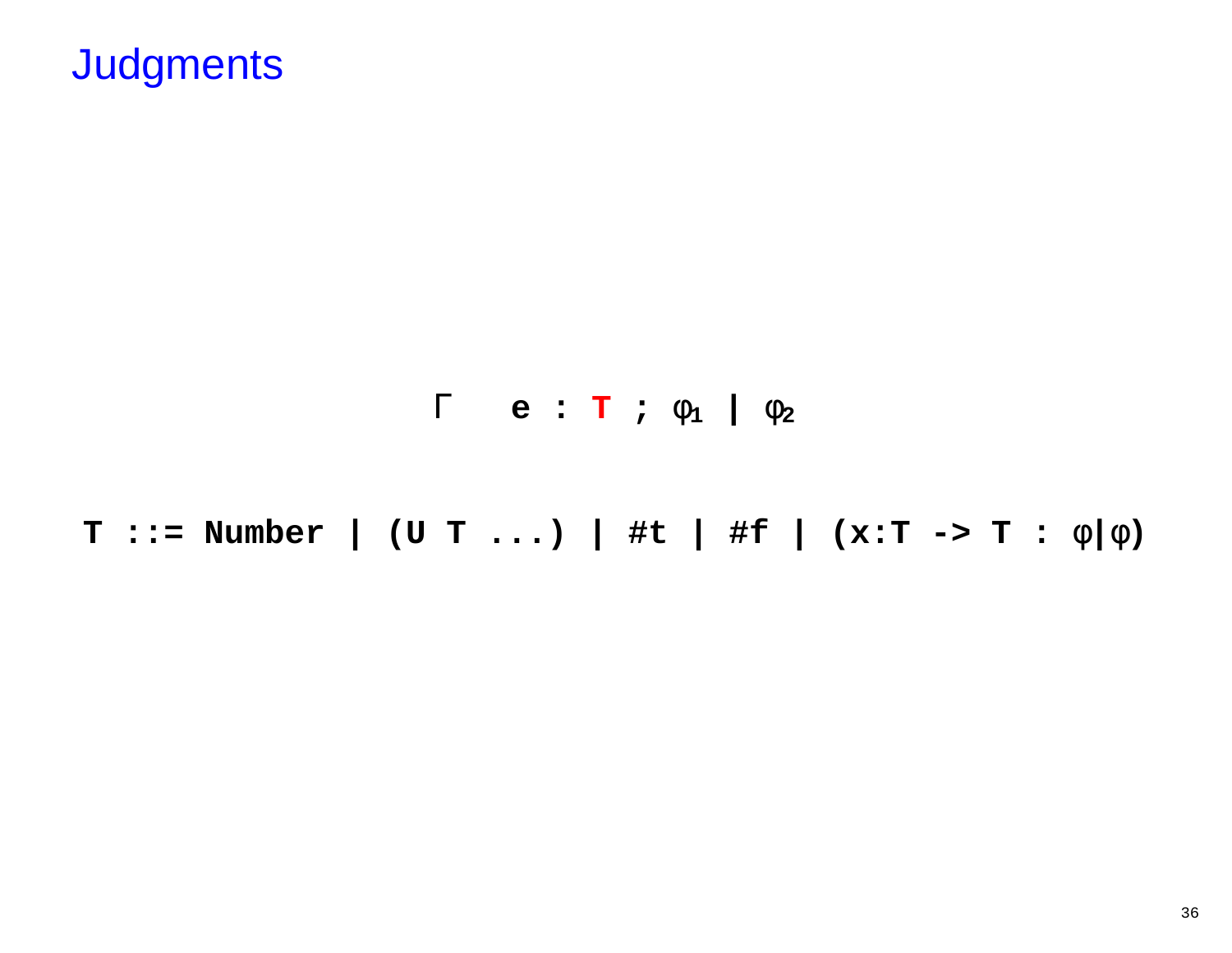#### <sup>Γ</sup> **e : T ;** φ**1 |** φ**2**

φ **::= T\_**π**(x) | T\_**π**(x) |** φ**1** <sup>∨</sup> <sup>φ</sup>**2 |** φ**<sup>1</sup>** <sup>∧</sup> <sup>φ</sup>**2 |** φ**<sup>1</sup>** <sup>⊃</sup> <sup>φ</sup>**<sup>2</sup>**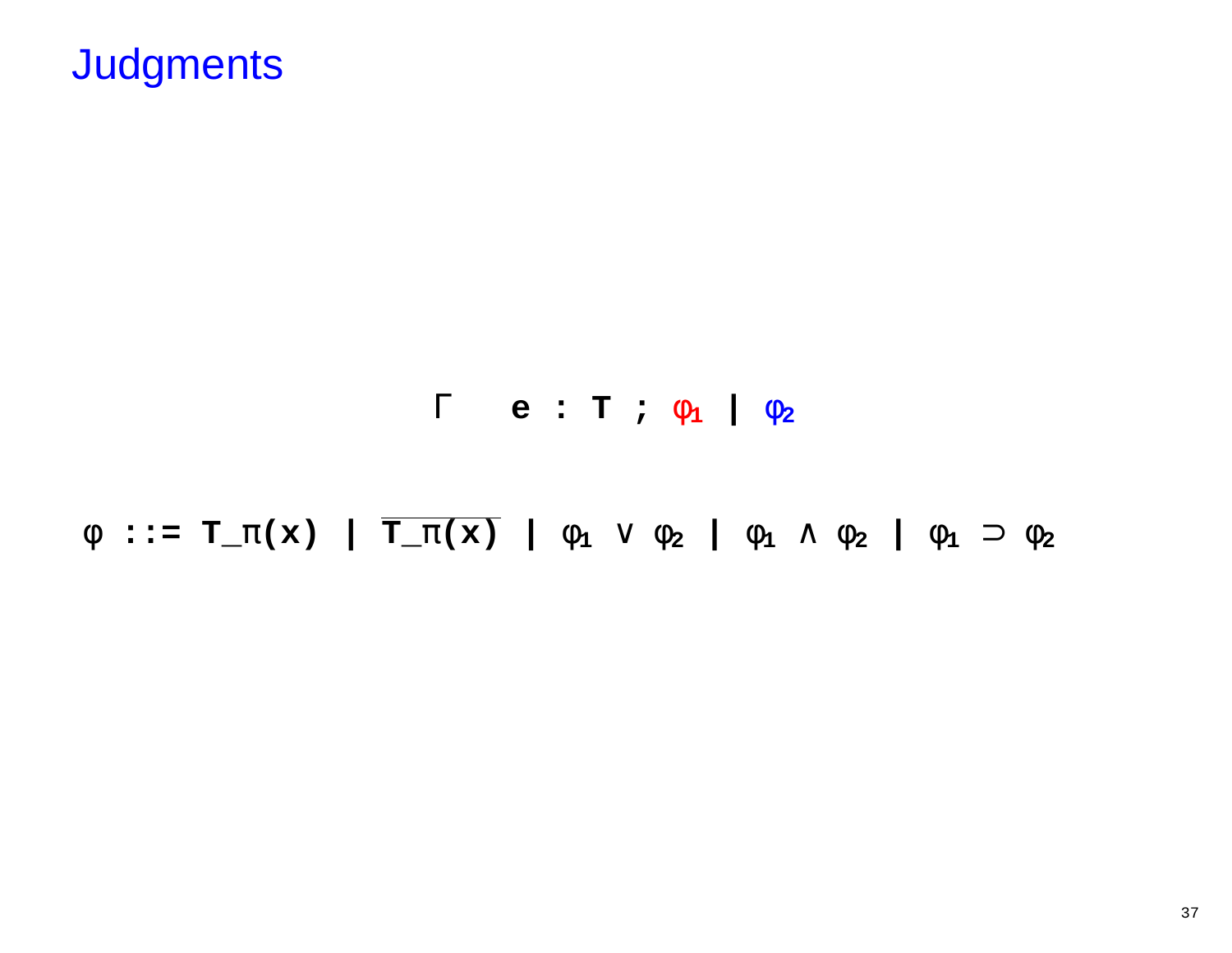#### <sup>Γ</sup> **e : T ;** φ**1 |** φ**2**

φ **::= T\_**π**(x) | T\_**π**(x) |** φ**1** <sup>∨</sup> <sup>φ</sup>**2 |** φ**<sup>1</sup>** <sup>∧</sup> <sup>φ</sup>**2 |** φ**<sup>1</sup>** <sup>⊃</sup> <sup>φ</sup>**<sup>2</sup>**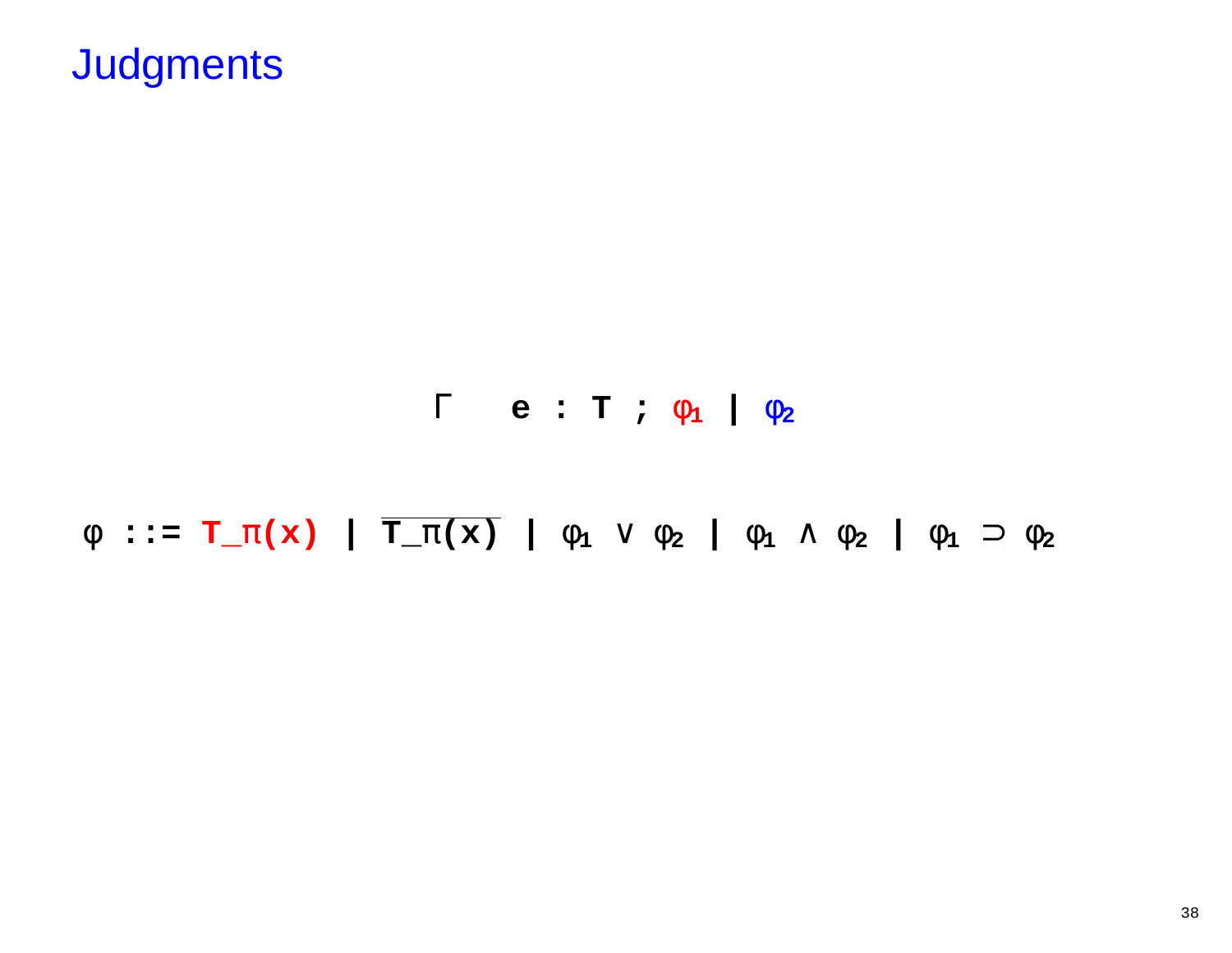$\Gamma$  e: T;  $\phi_1$  |  $\phi_2$ 

 $\Gamma$  ::=  $T_{\mathcal{I}}(x)$  ...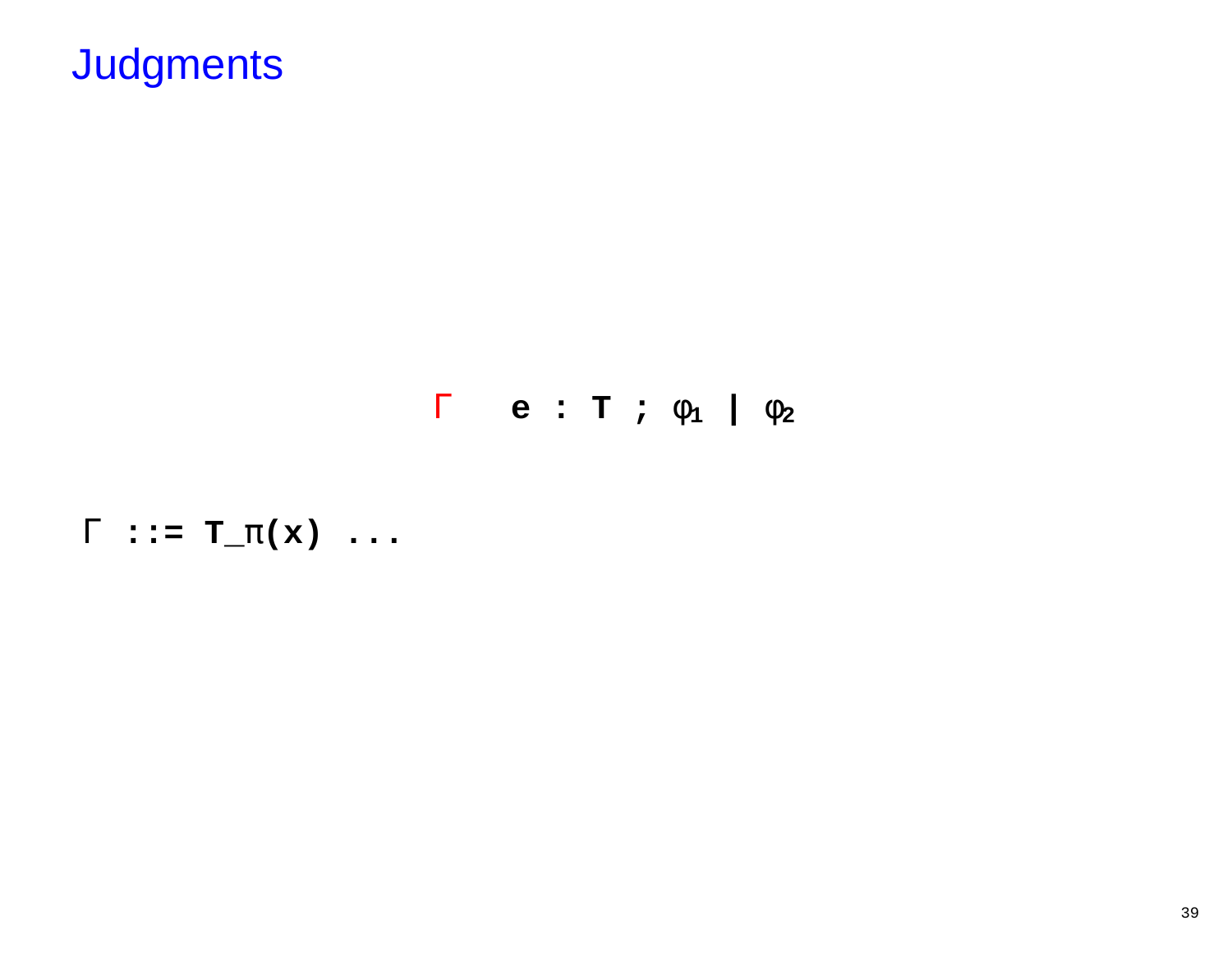$\Gamma$  e: T;  $\phi_1$  |  $\phi_2$ 

 $\Gamma$  ::=  $\phi$  ...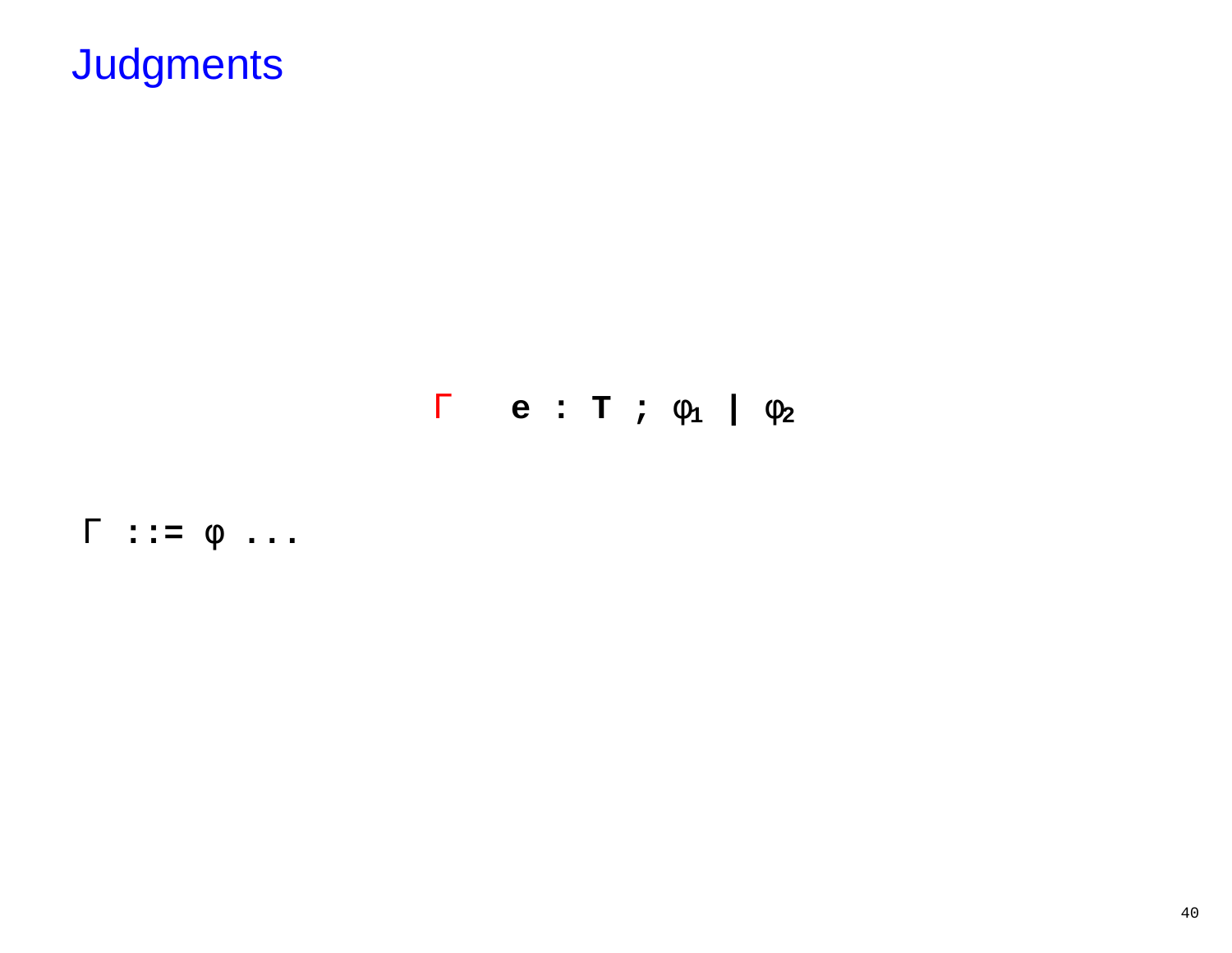Γ φ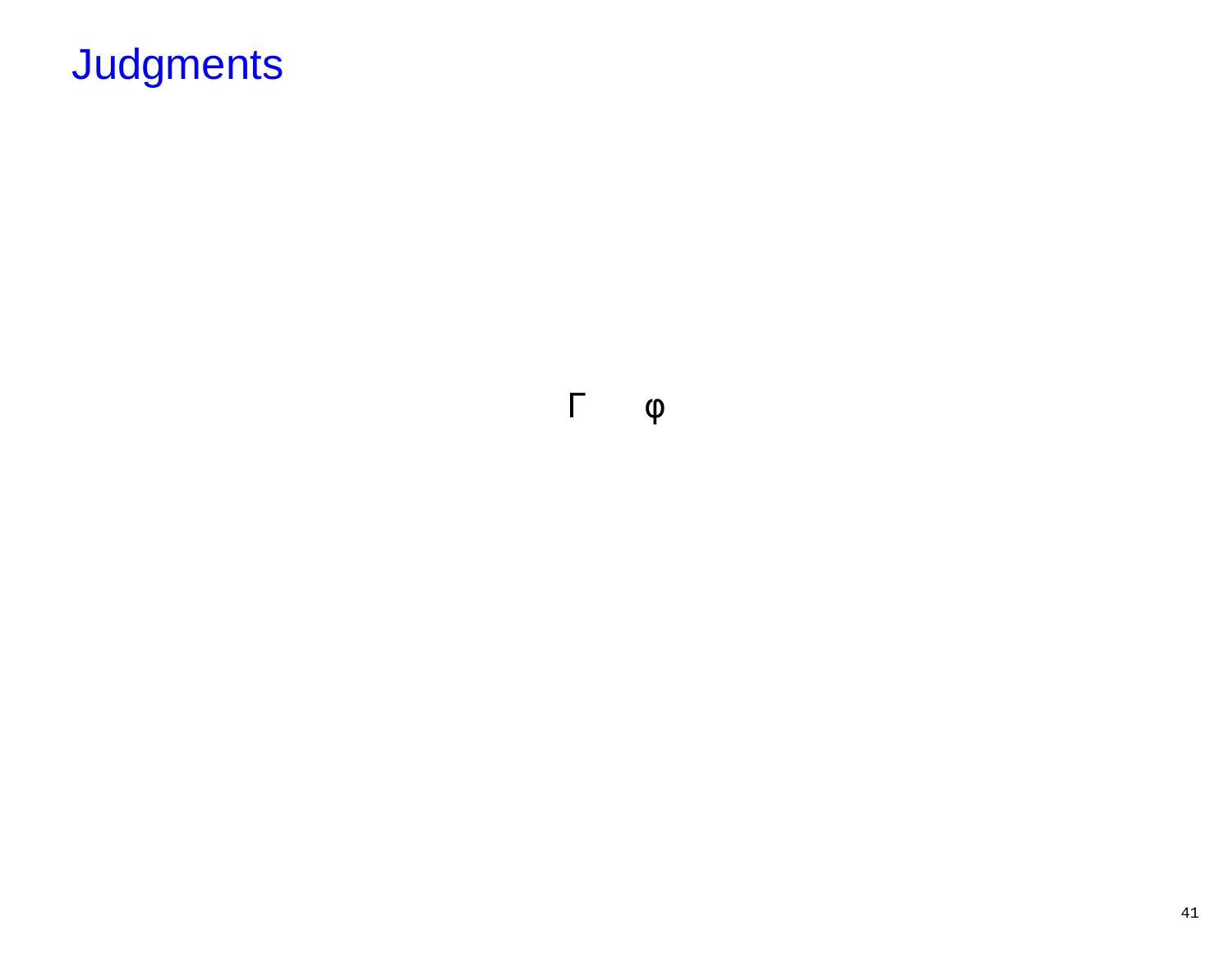#### Γ φ

#### **Numberx** <sup>∨</sup> **Stringy , Number<sup>x</sup> String<sup>y</sup>**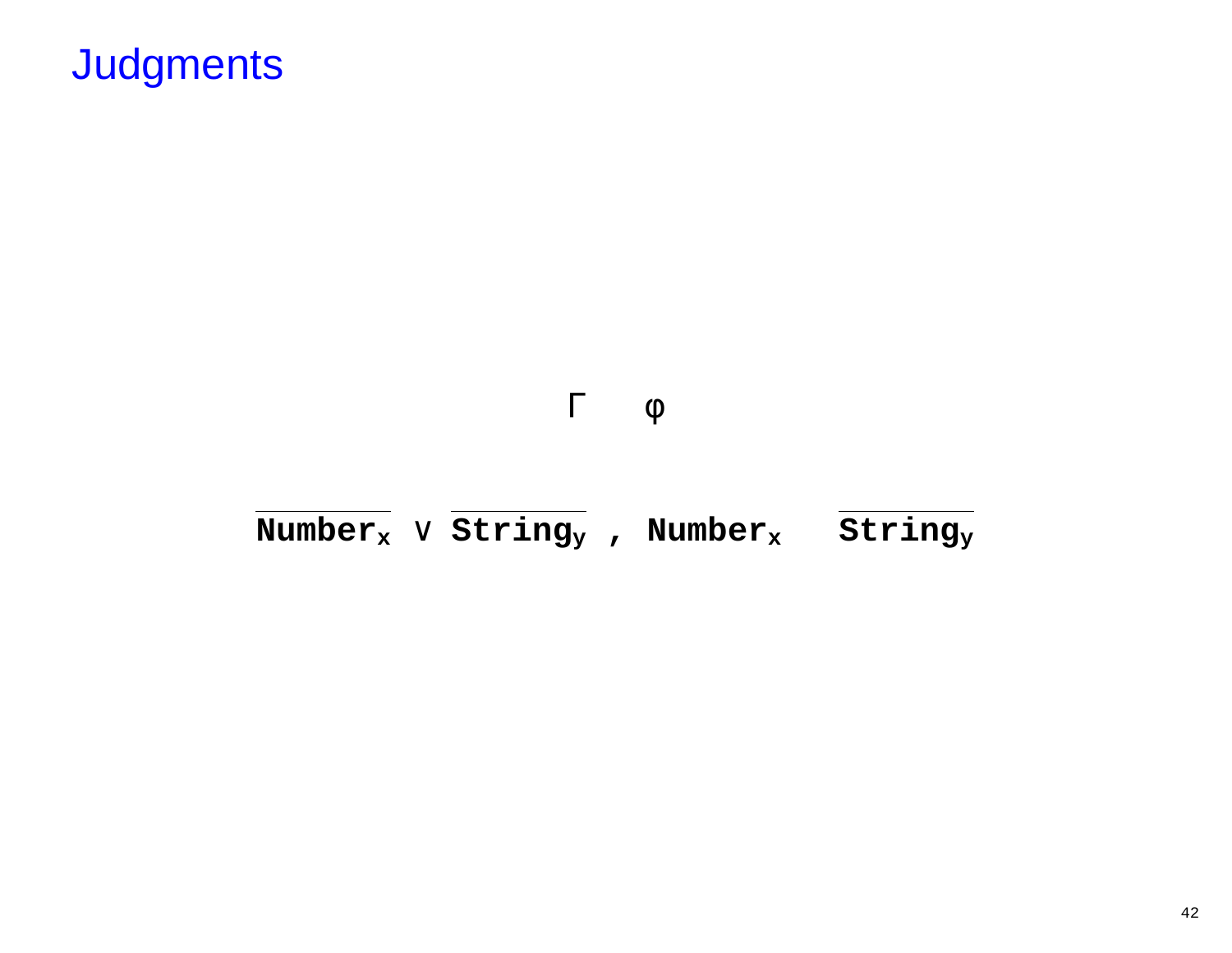$(if e_1 e_2 e_3)$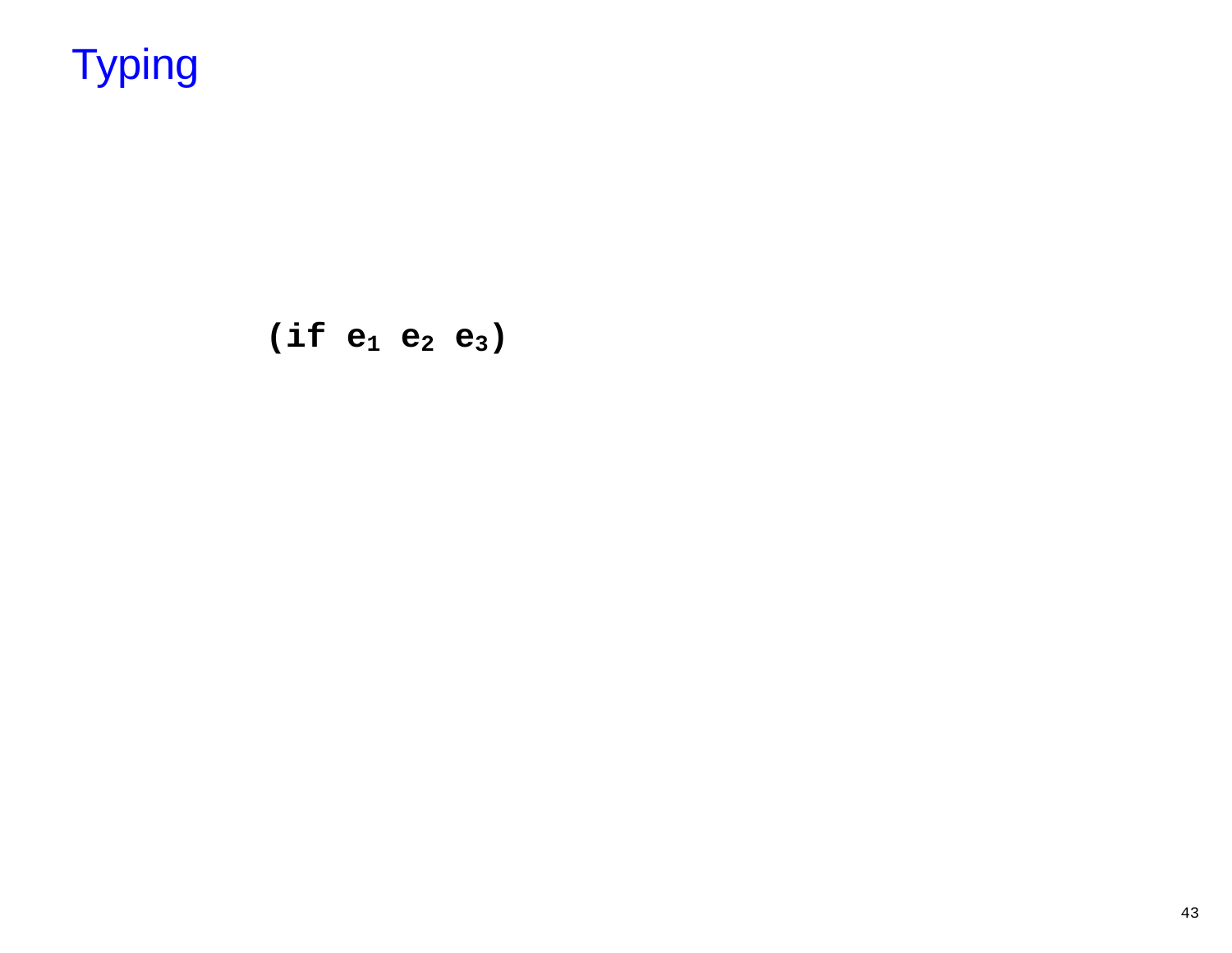$(if e_1 e_2 e_3)$ 

 $\Gamma$  e<sub>1</sub> : T<sub>1</sub> ;  $\phi$ <sub>-</sub>+ | $\phi$ <sub>-</sub>-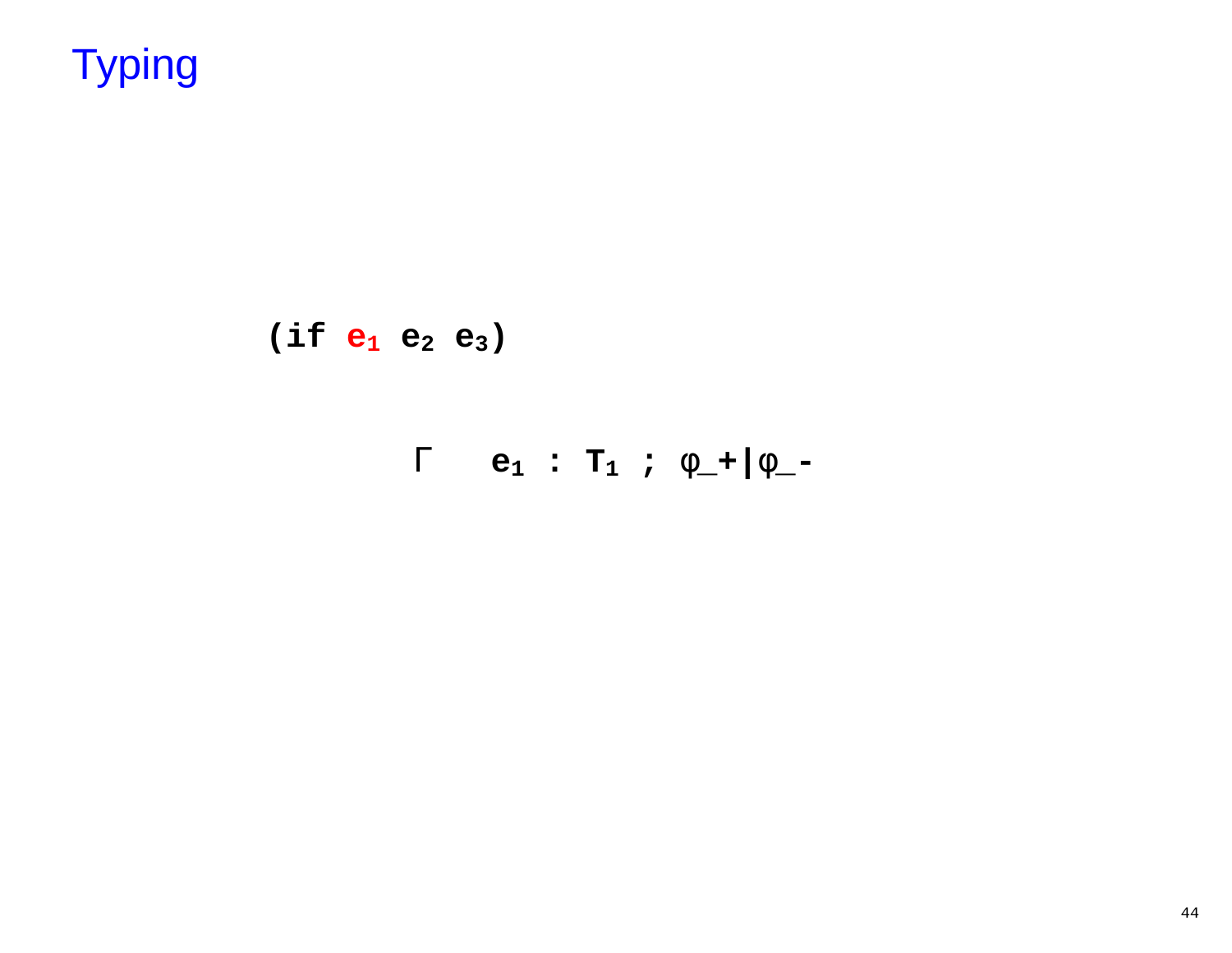**(if e1 <sup>e</sup>2 e3)**

$$
\Gamma \quad e_1 : T_1 ; \phi_- + |\phi_- -
$$
  

$$
\Gamma, \phi_- + e_2 : T ; \phi_1 + |\phi_1_- -
$$
  

$$
\Gamma, \phi_- - e_3 : T ; \phi_2 + |\phi_2_- -
$$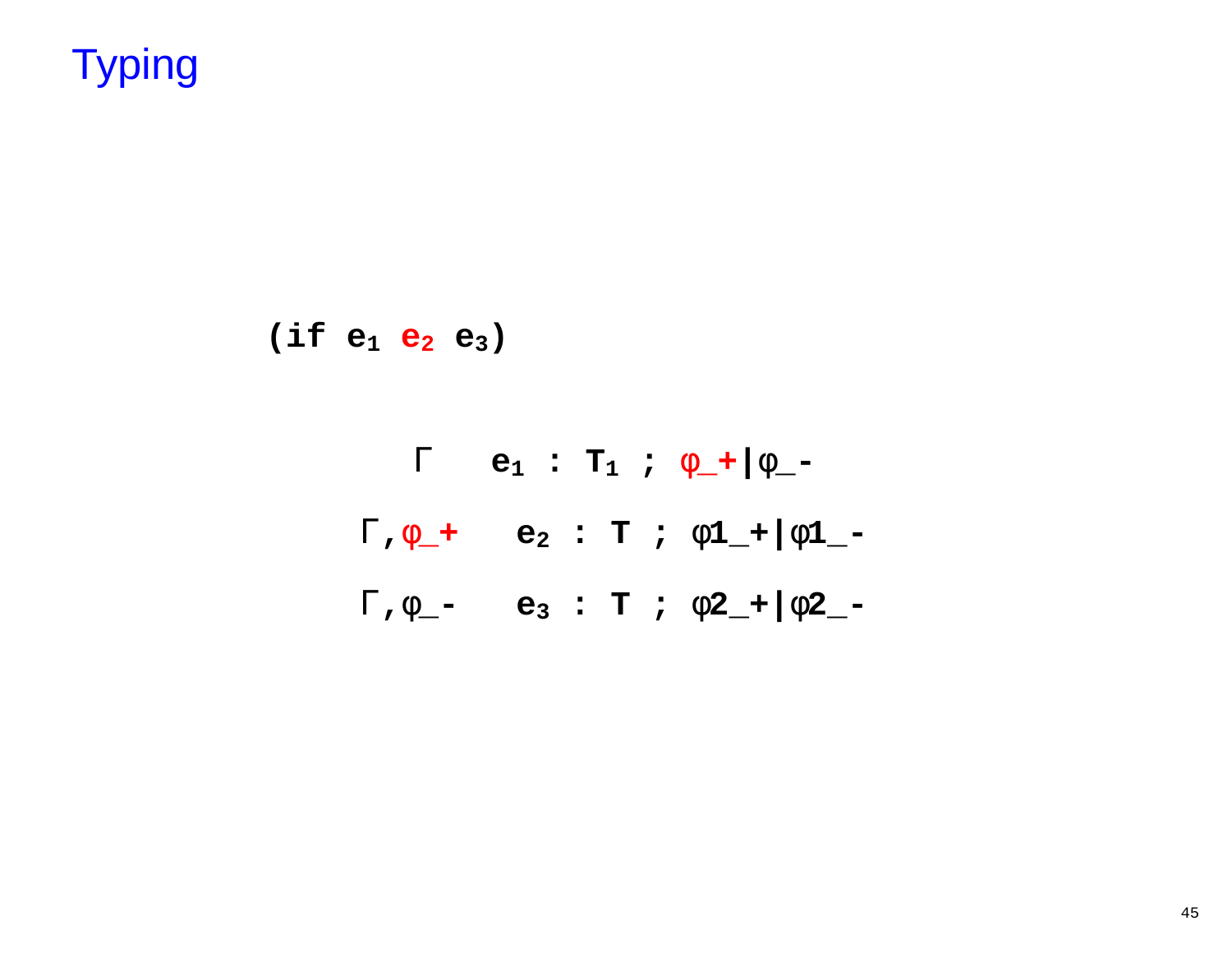**(if e1 e2 <sup>e</sup>3)**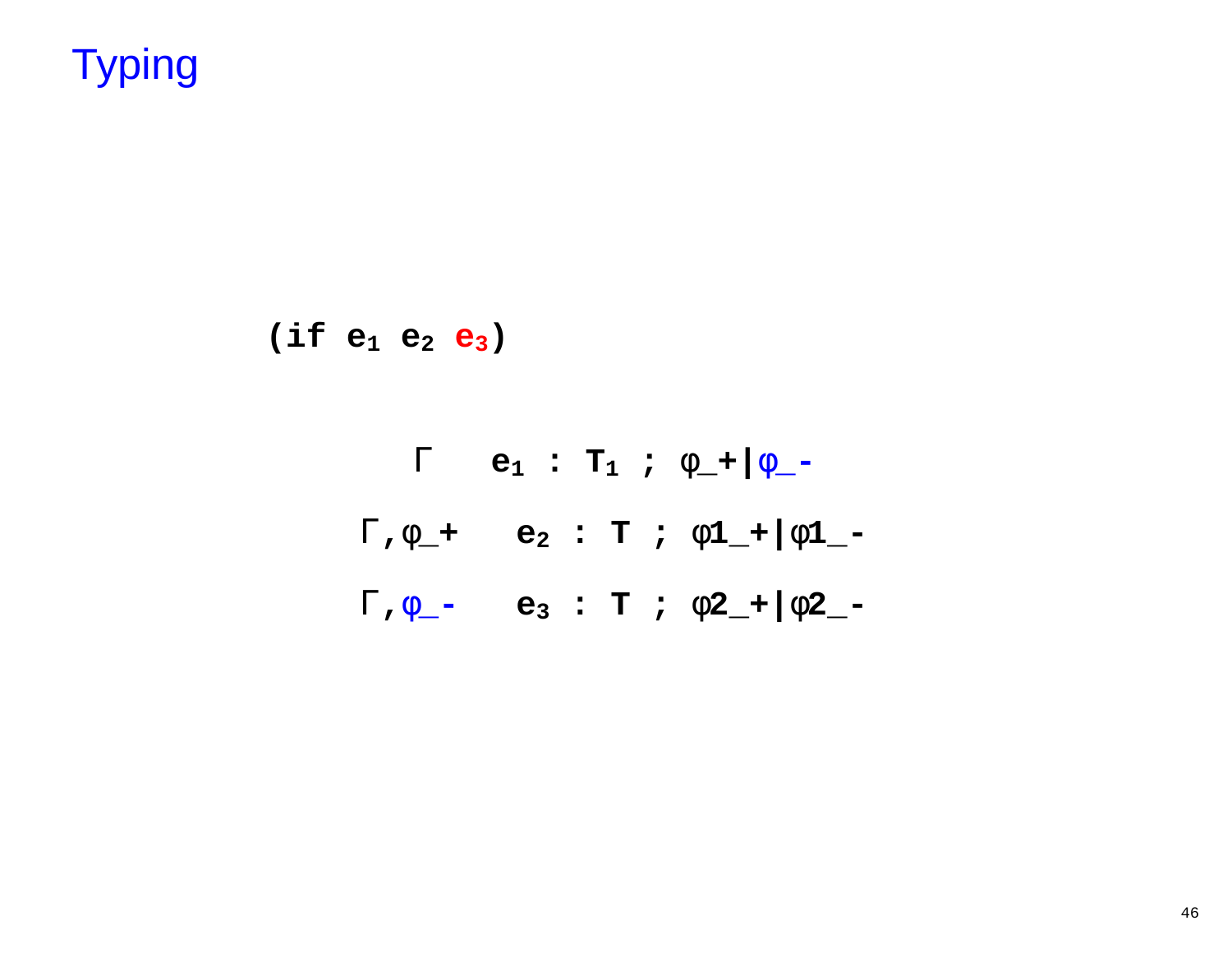#### <sup>Γ</sup> **(if e1 e2 e3) : T ;** φ**1\_+**∨φ**2\_+ |** <sup>φ</sup>**1\_-**∨φ**2\_-**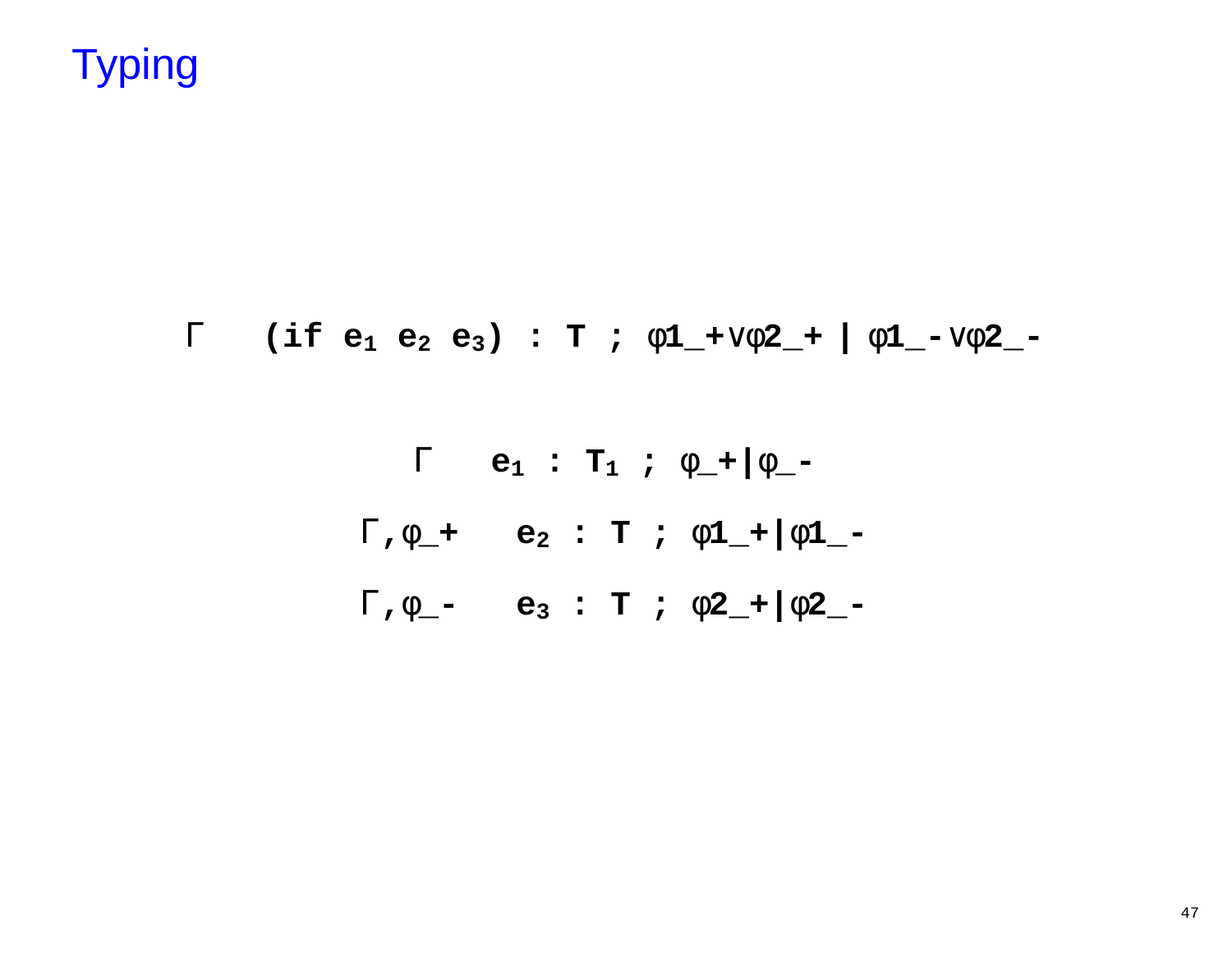#### Γ **(if e1 e2 e3) : T ;** φ**1\_+**∨φ**2\_+ |** <sup>φ</sup>**1\_-**∨φ**2\_-**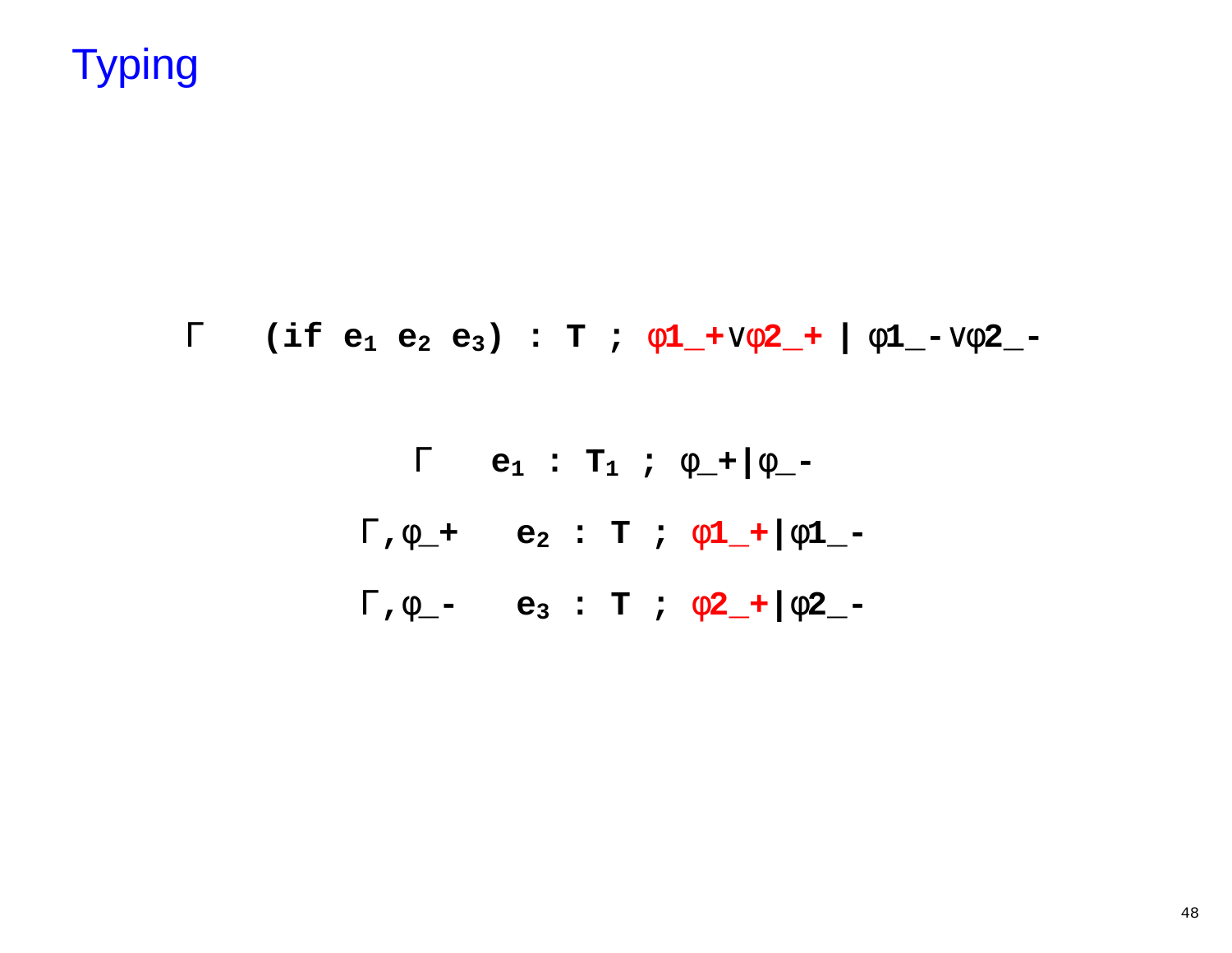#### <sup>Γ</sup> **(if e1 e2 e3) : T ;** φ**1\_+**∨φ**2\_+ |** <sup>φ</sup>**1\_-**∨φ**2\_-**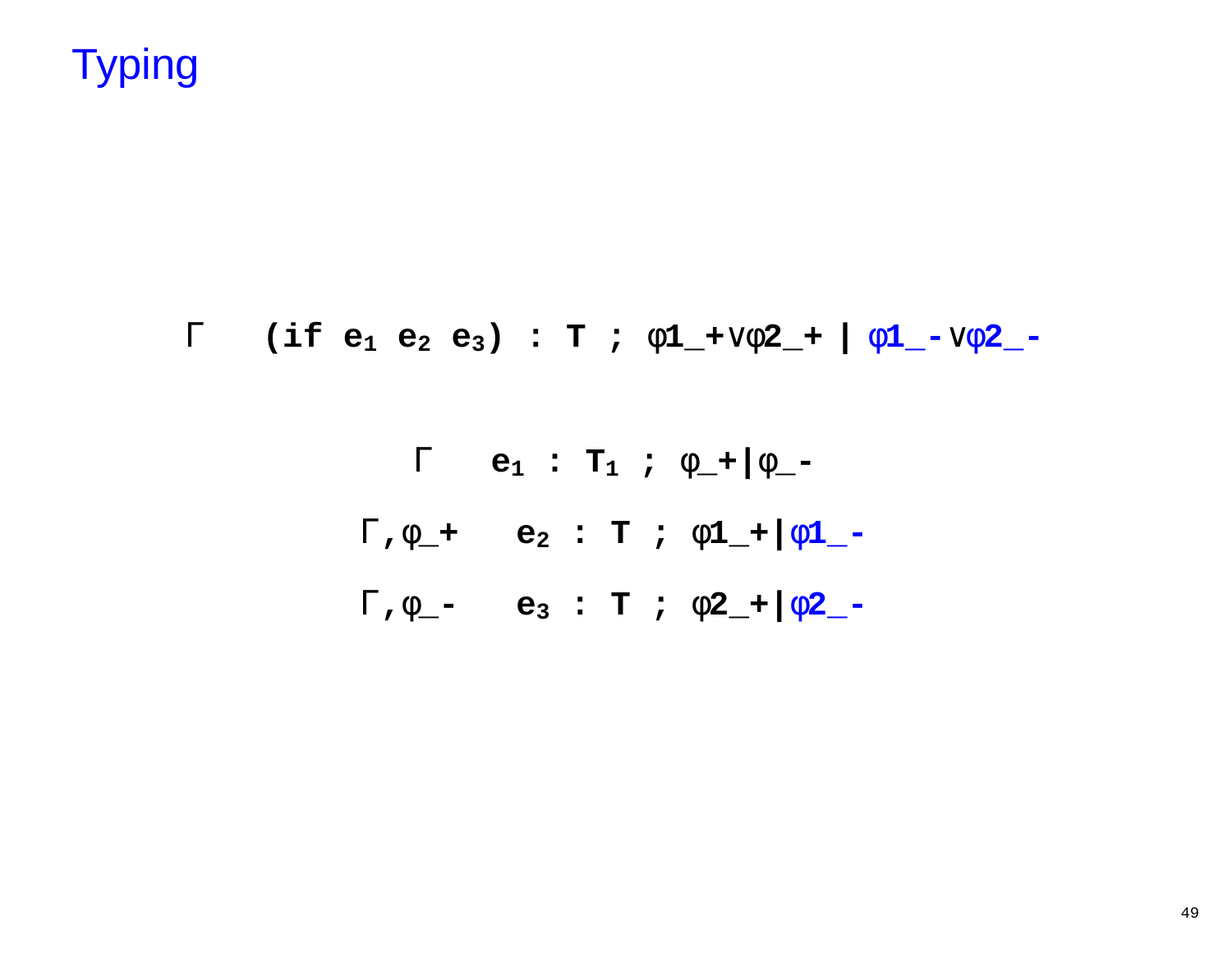$\Gamma$  x : T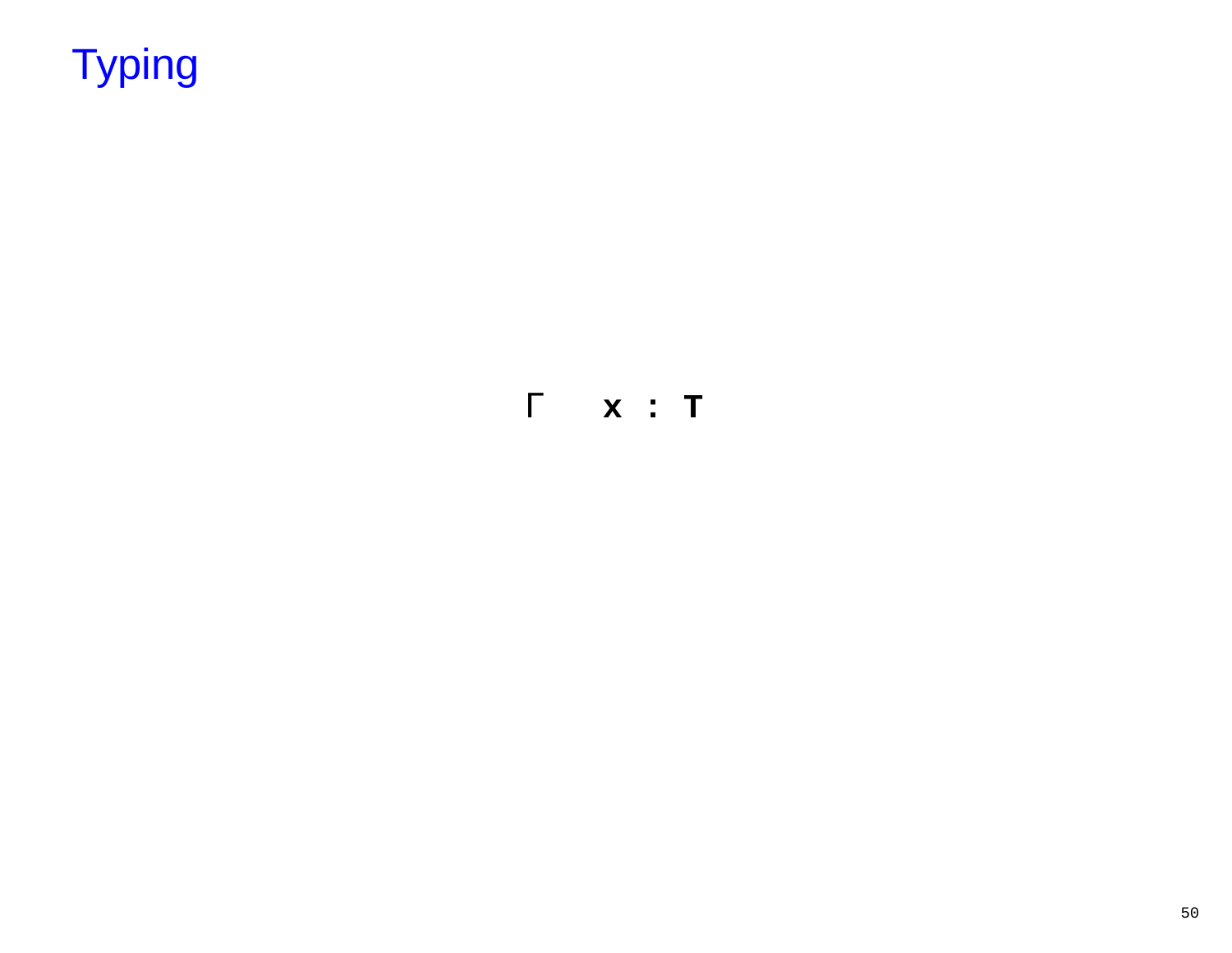$\Gamma$  x : T

 $\Gamma$   $\quad$   $\mathbf{T}_{\mathbf{x}}$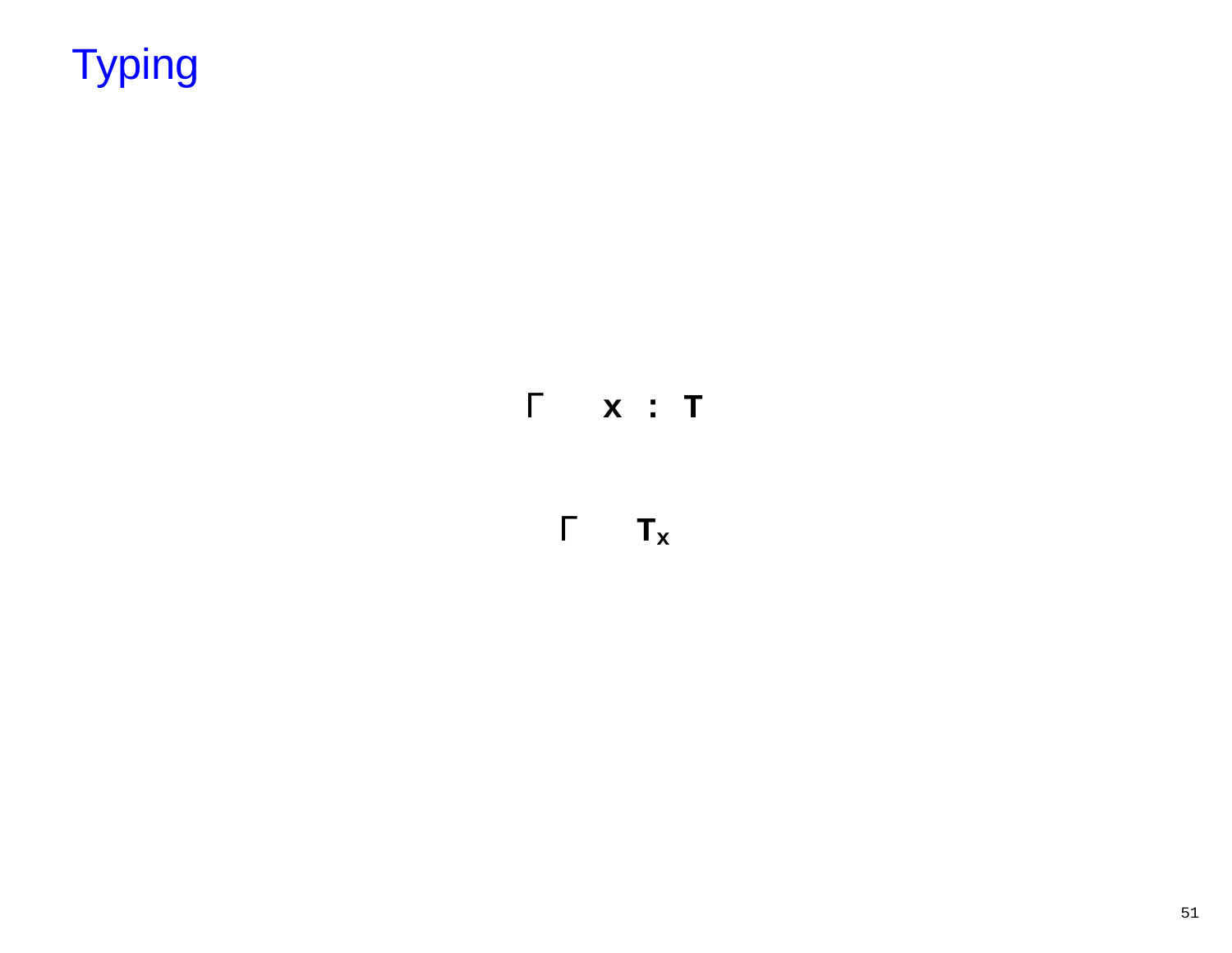# Try Typed Scheme

Installer and Documentation**http://www.plt-scheme.org**